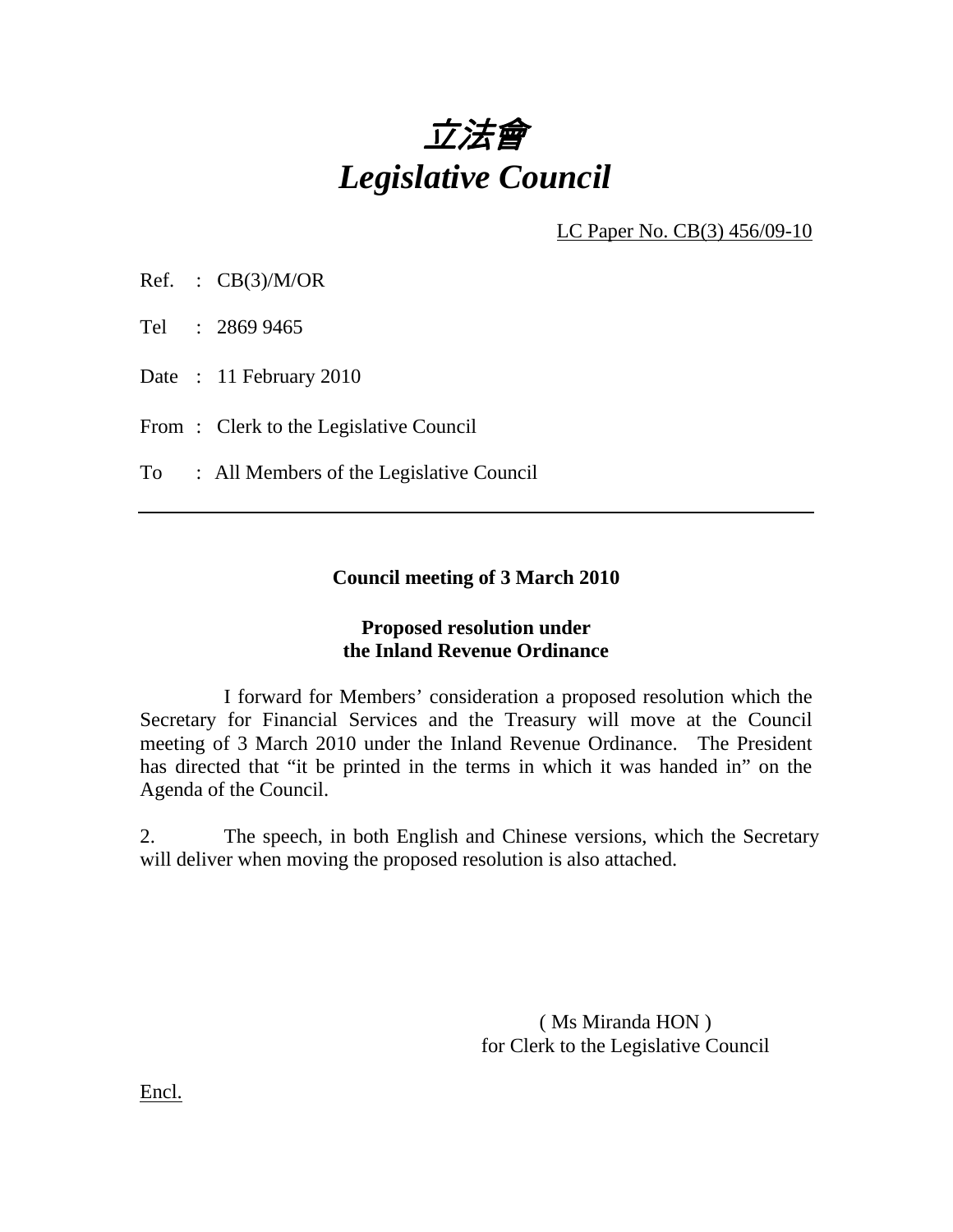# INLAND REVENUE ORDINANCE

 $\mathcal{L}_\text{max}$ 

# **RESOLUTION**

(Under section 49 of the Inland Revenue Ordinance (Cap. 112))

\_\_\_\_\_\_\_\_\_\_\_\_\_\_\_\_\_\_\_\_\_

RESOLVED that the Inland Revenue (Disclosure of Information) Rules, made by the Chief Executive in Council on 26 January 2010, be approved.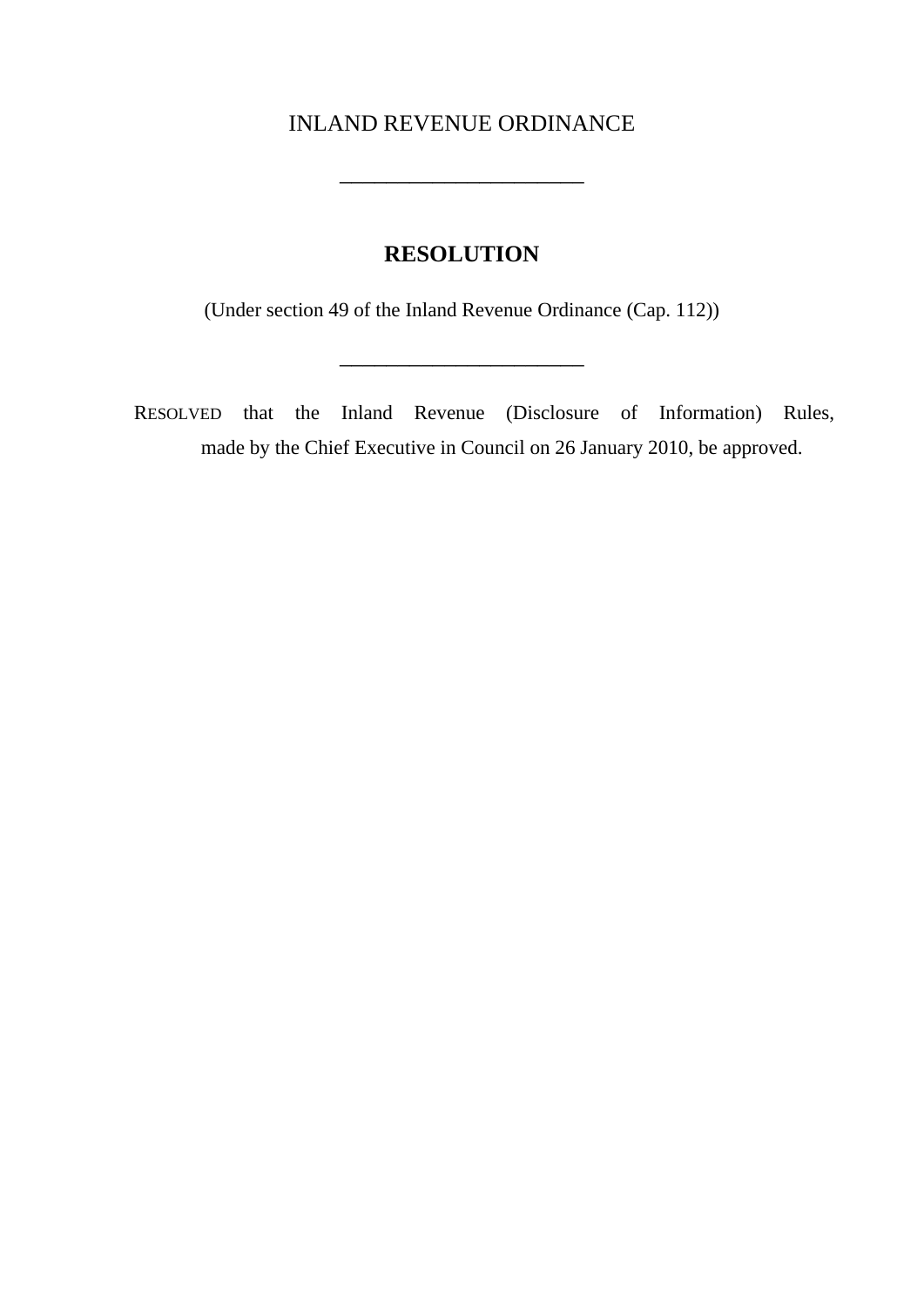# **INLAND REVENUE (DISCLOSURE OF INFORMATION) RULES**

# **CONTENTS**

Section Page

### PART<sub>1</sub>

# PRELIMINARY

|               | Commencement   |  |
|---------------|----------------|--|
| ⌒<br><u>.</u> | Interpretation |  |

## PART 2

# DISCLOSURE REQUEST

|    | Approval of disclosure request                                         |  |
|----|------------------------------------------------------------------------|--|
| 4. | Information that may be disclosed in response to disclosure<br>request |  |

#### PART 3

#### PROVISIONS RELATING TO INFORMATION TO BE DISCLOSED

| 5.     | Notification before disclosure                                                           |  |
|--------|------------------------------------------------------------------------------------------|--|
| 6.     | Request to Commissioner for amendments to information<br>to be disclosed                 |  |
| $\tau$ | Request to Financial Secretary for directions relating to<br>information to be disclosed |  |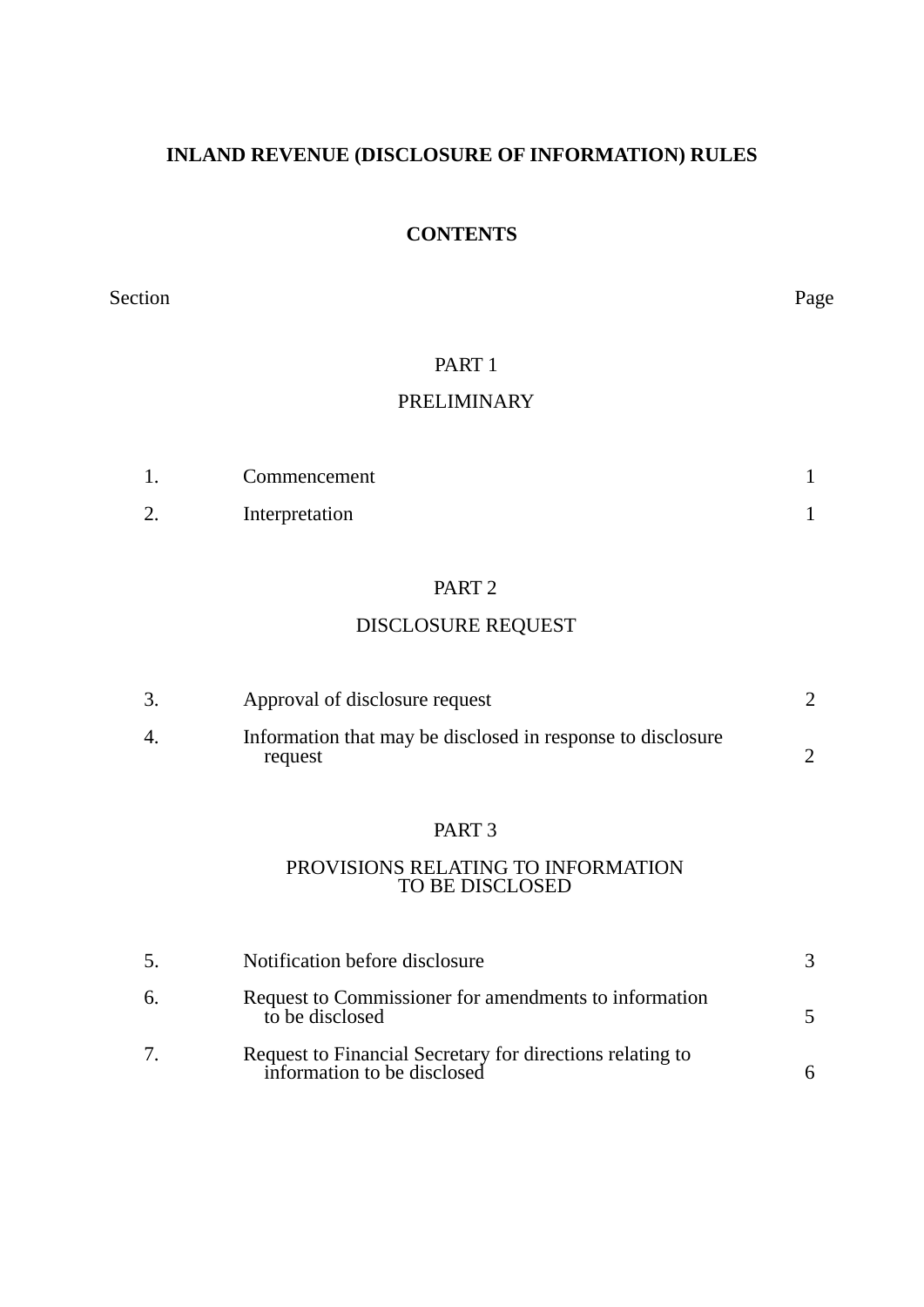# PART 4

#### PROVISIONS RELATING TO INFORMATION THAT HAS BEEN DISCLOSED

| 8.  | Notification at time of disclosure                                                               |  |
|-----|--------------------------------------------------------------------------------------------------|--|
| 9.  | Request to Commissioner for amendments to information<br>that has been disclosed                 |  |
| 10. | Request to Financial Secretary for directions relating to<br>information that has been disclosed |  |

### PART 5

# GENERAL

|          | Manner of giving notice to Commissioner or Financial<br>Secretary | 13 |
|----------|-------------------------------------------------------------------|----|
| Schedule | Particulars to be contained in disclosure request                 | 14 |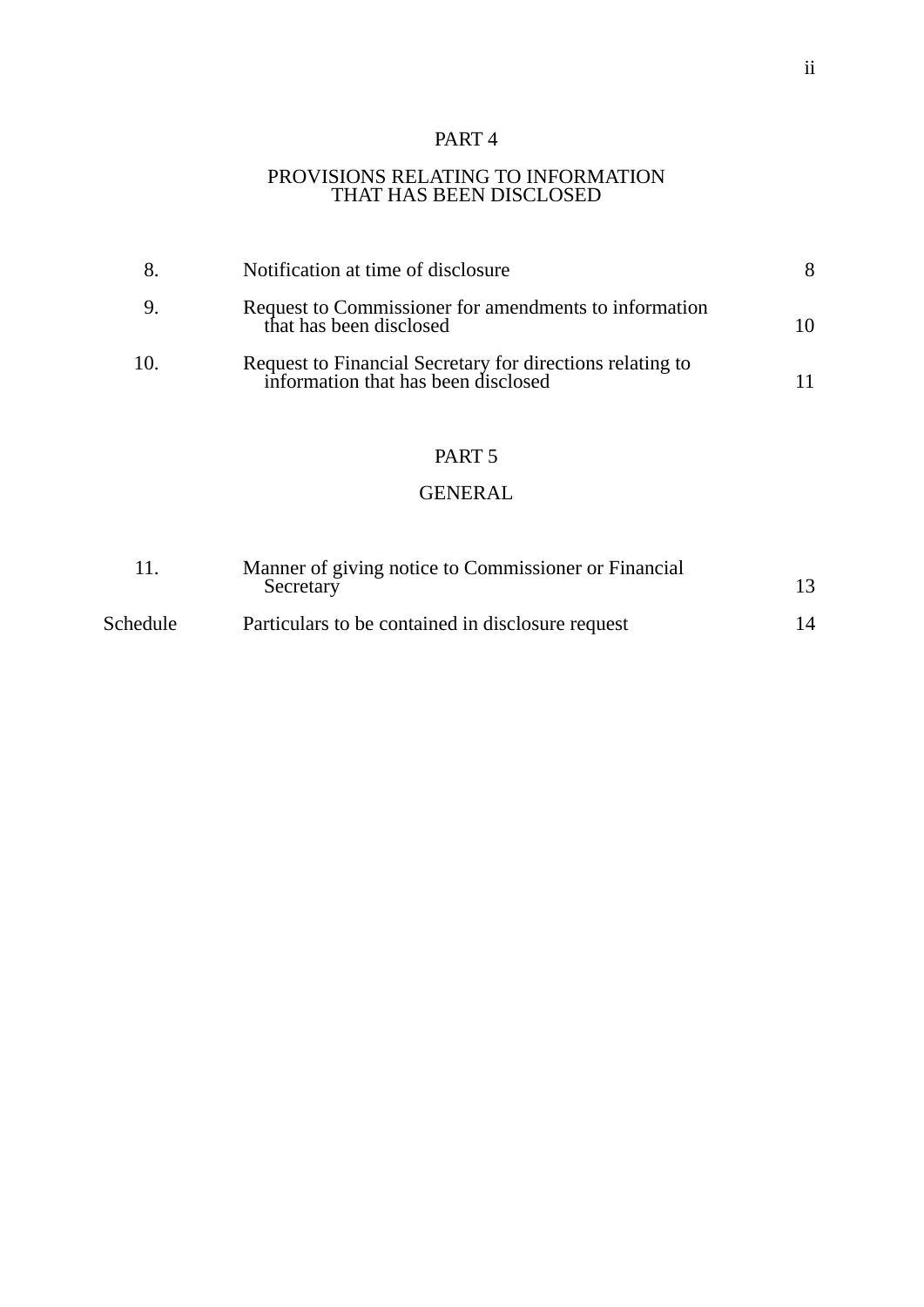#### **INLAND REVENUE (DISCLOSURE OF INFORMATION) RULES**

(Made by the Chief Executive in Council under section 49 of the Inland Revenue Ordinance (Cap. 112) subject to the approval of the Legislative Council)

### PART 1

# PRELIMINARY

### **1. Commencement**

These Rules come into operation on the day appointed for the commencement of the Inland Revenue (Amendment) Ordinance 2010 (1 of 2010) (except sections 1, 2 and 3(4) of that Ordinance).

#### **2. Interpretation**

In these Rules –

"disclosure request" (披露請求) means a request for disclosure of information that is made

by the government of a territory outside Hong Kong under any arrangements made with that government and having effect under section 49 of the Ordinance;

"relevant arrangements" (有關安排), in relation to a disclosure request, means the

arrangements under which the request is made;

"requesting government" (提出請求政府 ), in relation to a disclosure request, means the government that makes the request.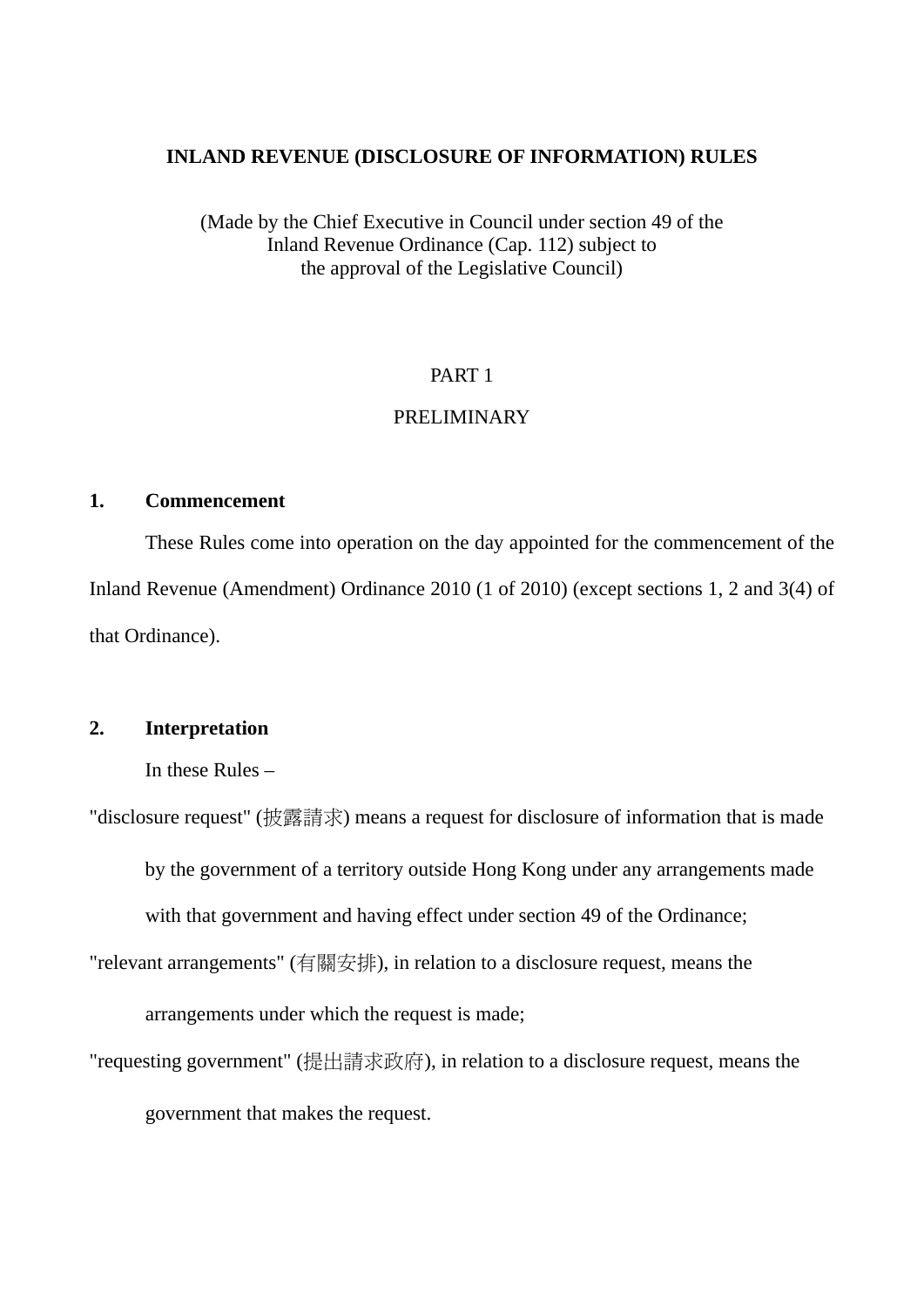# PART 2

# DISCLOSURE REQUEST

### **3. Approval of disclosure request**

(1) A disclosure request may be approved only by one of the following persons personally –

- (a) the Commissioner;
- (b) any officer of the Inland Revenue Department not below the rank of chief assessor authorized in writing by the Commissioner personally for the purpose, either generally or in any particular case.

(2) The person mentioned in subsection  $(1)(a)$  or (b) may approve a disclosure request only if the person is personally satisfied that –

- (a) the request complies with  $-$ 
	- (i) the provisions of the relevant arrangements that are applicable to the request; and
	- (ii) any procedures applicable to the request that may be specified in any instrument that amends or supplements the relevant arrangements; and
- (b) unless the Commissioner otherwise permits on reasonable grounds, the request contains the particulars set out in the Schedule.

# **4. Information that may be disclosed in response to disclosure request**

The Commissioner must not disclose any information in response to a disclosure request unless the Commissioner is satisfied that the information does not relate to any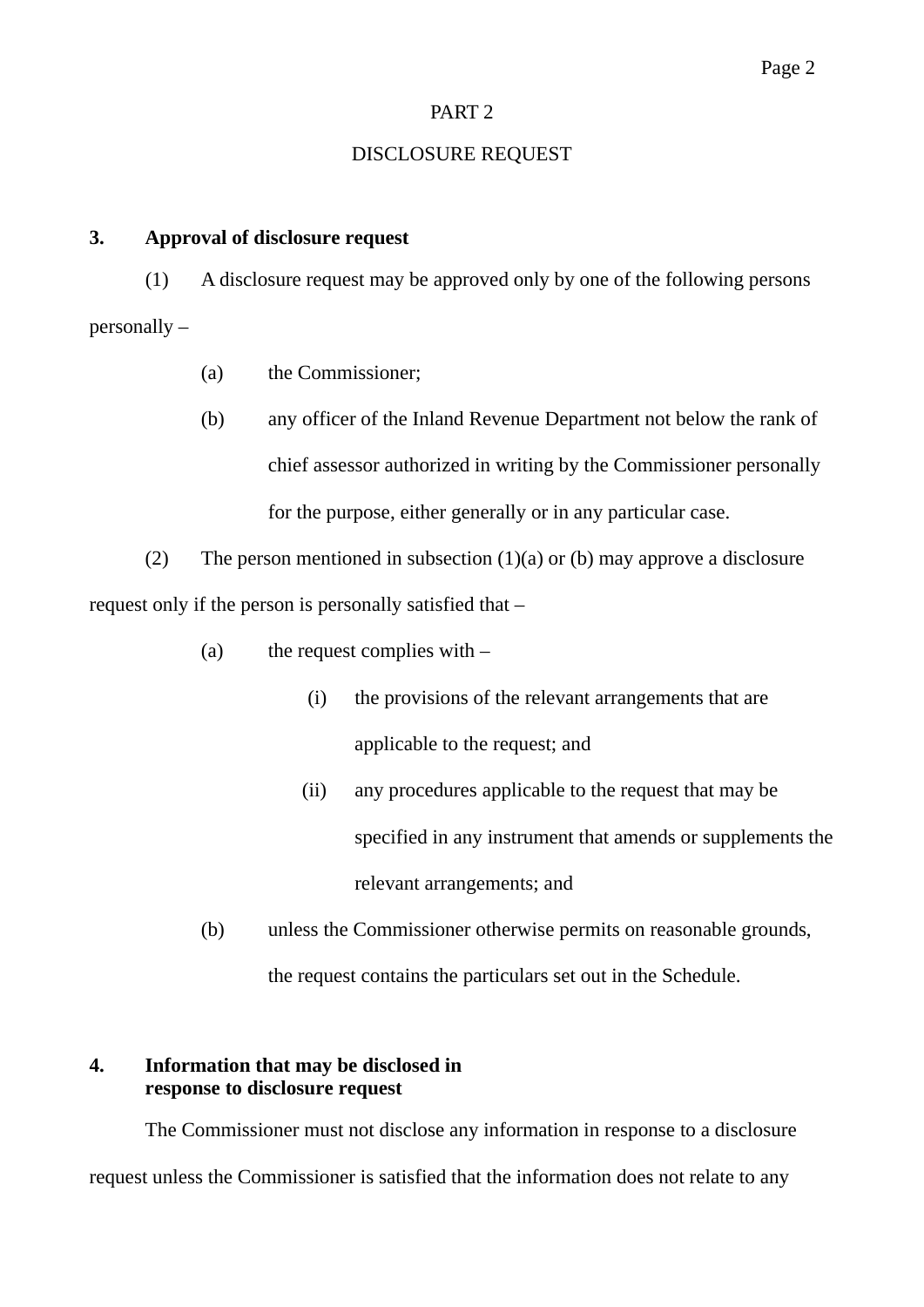period before the relevant arrangements came into operation.

#### PART 3

#### PROVISIONS RELATING TO INFORMATION TO BE DISCLOSED

#### **5. Notification before disclosure**

(1) Subject to subsection (5), the Commissioner must, before any information is disclosed in response to a disclosure request, by a notice in writing given to the person who is the subject of the request –

- (a) notify the person of the nature of the information requested; and
- (b) notify the person that the person may request a copy of the information that the Commissioner is prepared to disclose to the requesting government.

(2) A request under subsection  $(1)(b)$  must be made, by a notice in writing given to the Commissioner, within 14 days after the notice under subsection (1) is given to the person.

(3) If a person makes a request in accordance with subsection (2), the Commissioner must, within a reasonable time, by a notice in writing given to the person –

- (a) provide the person with a copy of the information that the Commissioner is prepared to disclose to the requesting government; and
- (b) notify the person that the person may request the Commissioner to amend the information or any part of the information on any of the following grounds –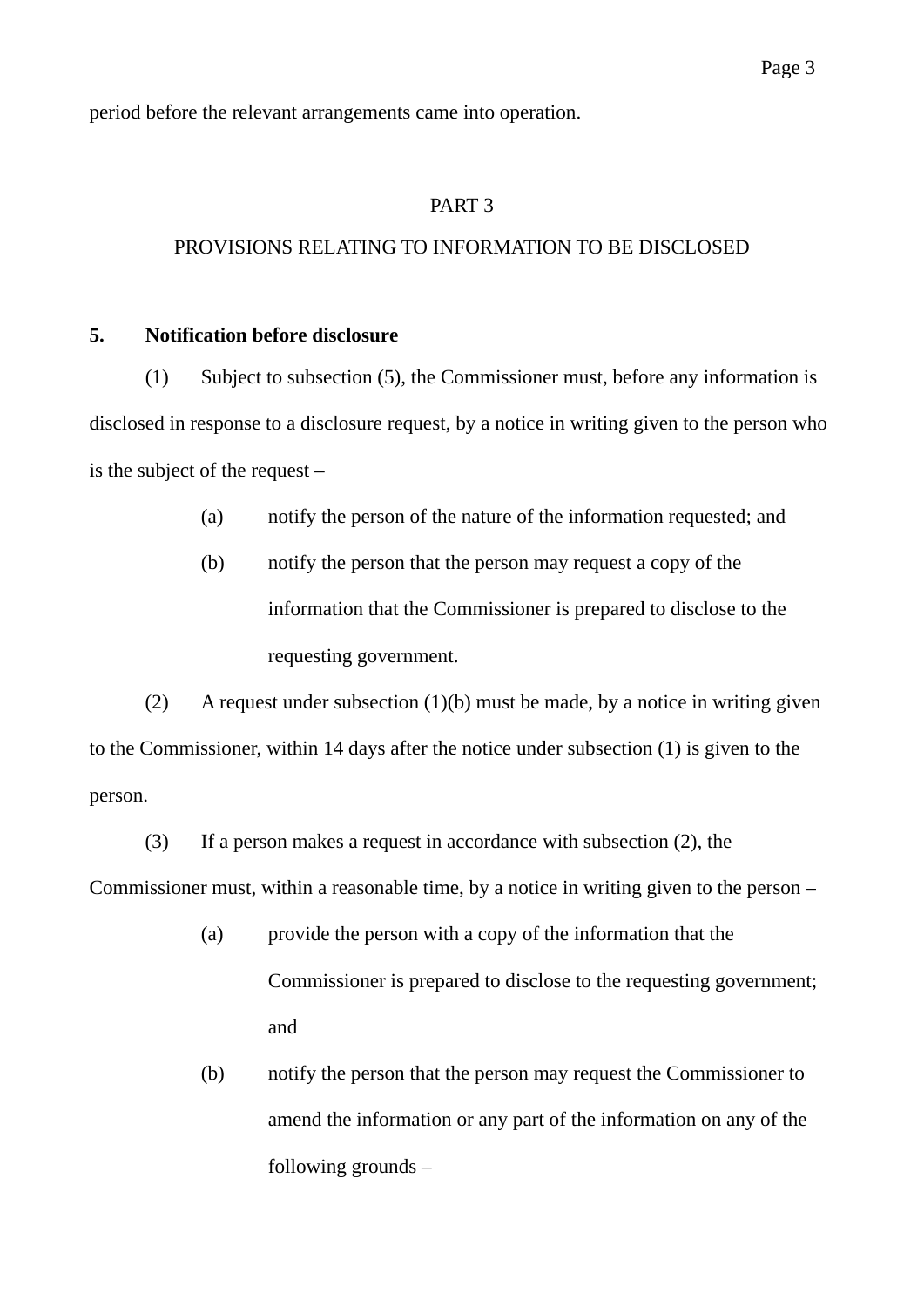- (ii) the information or that part of the information is factually incorrect.
- (4) A request under subsection  $(3)(b)$ 
	- (a) must be made, by a notice in writing given to the Commissioner, within 21 days after the notice under subsection (3) is given to the person;
	- (b) must specify the manner in which the person requests the information to be amended, and the grounds for the request; and
	- (c) must be accompanied by any documentary evidence that the person wishes to put forward in support of the request.

(5) The Commissioner is not required to notify a person who is the subject of a disclosure request in accordance with subsection (1) if the Commissioner has reasonable grounds to believe that –

- (a) all the addresses of the person known to the Commissioner are inadequate for the purpose of giving the notification;
- (b) the notification is likely to undermine the chance of success of the investigation in relation to which the request is made; or
- (c) the Commissioner is under a tight time constraint to disclose the information in response to the request, such that –
	- (i) it is not practicable for the notification to be given, and the subsequent requests that the person may make in relation to the information to be finally determined under these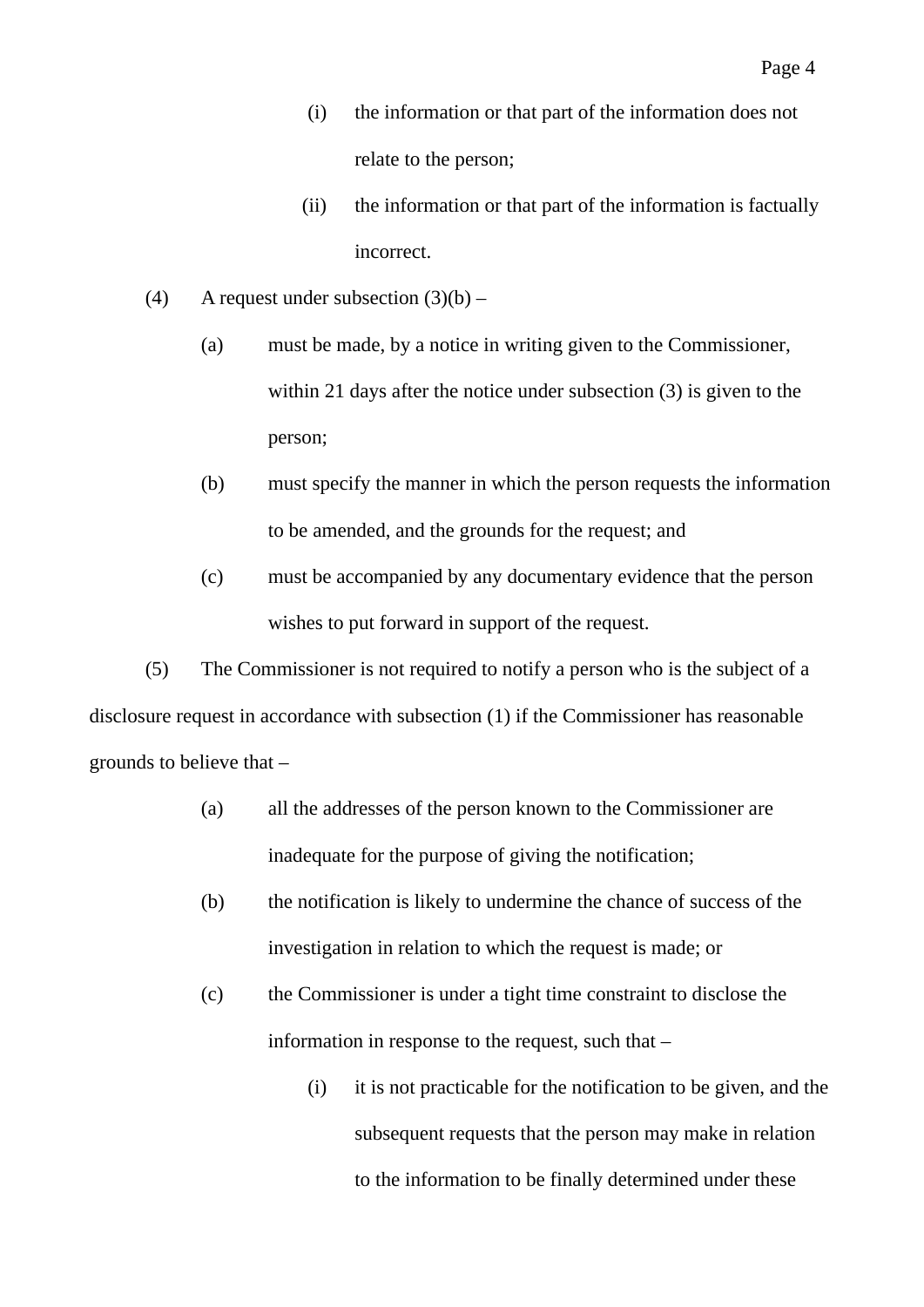Rules, within the time constraint; and

 (ii) the failure of the Commissioner in disclosing the information to the requesting government within the time constraint is likely to frustrate the efforts of the requesting government in enforcing the tax laws of its territory.

### **6. Request to Commissioner for amendments to information to be disclosed**

(1) If a person makes a request in accordance with section 5(4), the Commissioner must decide whether to fully approve, partially approve or refuse the person's request.

(2) If the Commissioner fully approves the person's request, the Commissioner must, within a reasonable time, by a notice in writing given to the person –

- (a) notify the person that the Commissioner has fully approved the request and has amended the information to be disclosed to the requesting government in the manner requested; and
- (b) provide the person with a copy of the information that has been so amended.

(3) If the Commissioner partially approves the person's request, the

Commissioner must, within a reasonable time, by a notice in writing given to the person –

- (a) notify the person that the Commissioner has partially approved the request and has amended part of the information to be disclosed to the requesting government in the manner requested;
- (b) provide the person with a copy of the information that has been so amended; and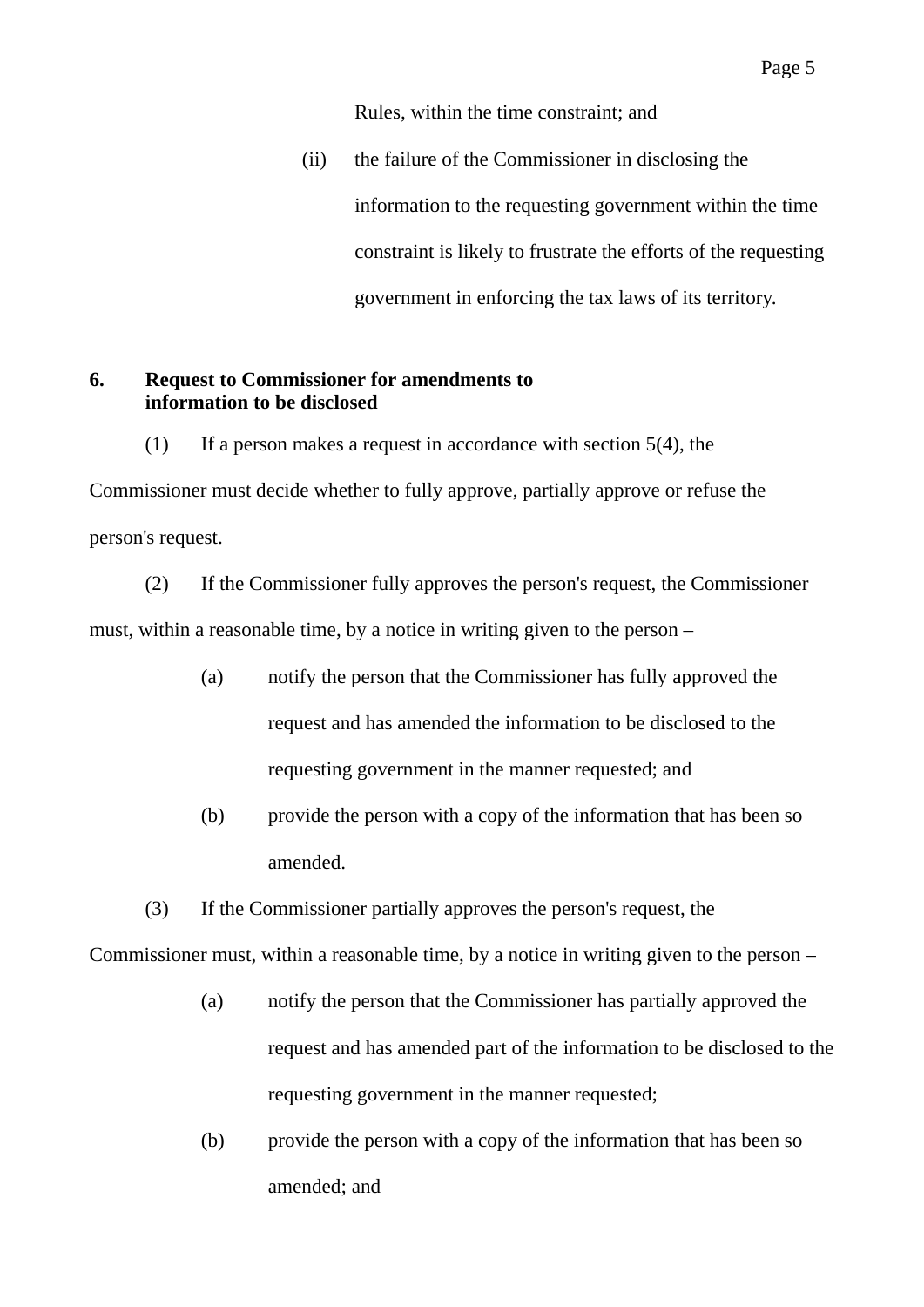- (c) give reasons why the Commissioner has only partially approved the request.
- (4) If the Commissioner refuses the person's request, the Commissioner must,

within a reasonable time, by a notice in writing given to the person –

- (a) notify the person that the Commissioner has refused the request; and
- (b) give reasons for the refusal.

# **7. Request to Financial Secretary for directions relating to information to be disclosed**

(1) If a person is notified under section  $6(3)$  or (4) of the Commissioner's refusal to amend the information or any part of the information that the Commissioner is prepared to disclose in response to a disclosure request, the person may request the Financial Secretary to direct the Commissioner to make the amendments.

- (2) A request for a direction under subsection  $(1)$ 
	- (a) must be made, by a notice in writing given to the Financial Secretary, within 14 days after the Commissioner's notice is given to the person;
	- (b) must specify the manner in which the person requests the information to be amended, and the grounds for the request; and
	- (c) must be accompanied by
		- (i) a copy of the Commissioner's notice; and
		- (ii) any documentary evidence that the person wishes to put forward in support of the request.

(3) If a person makes a request in accordance with subsection (2), the Financial Secretary –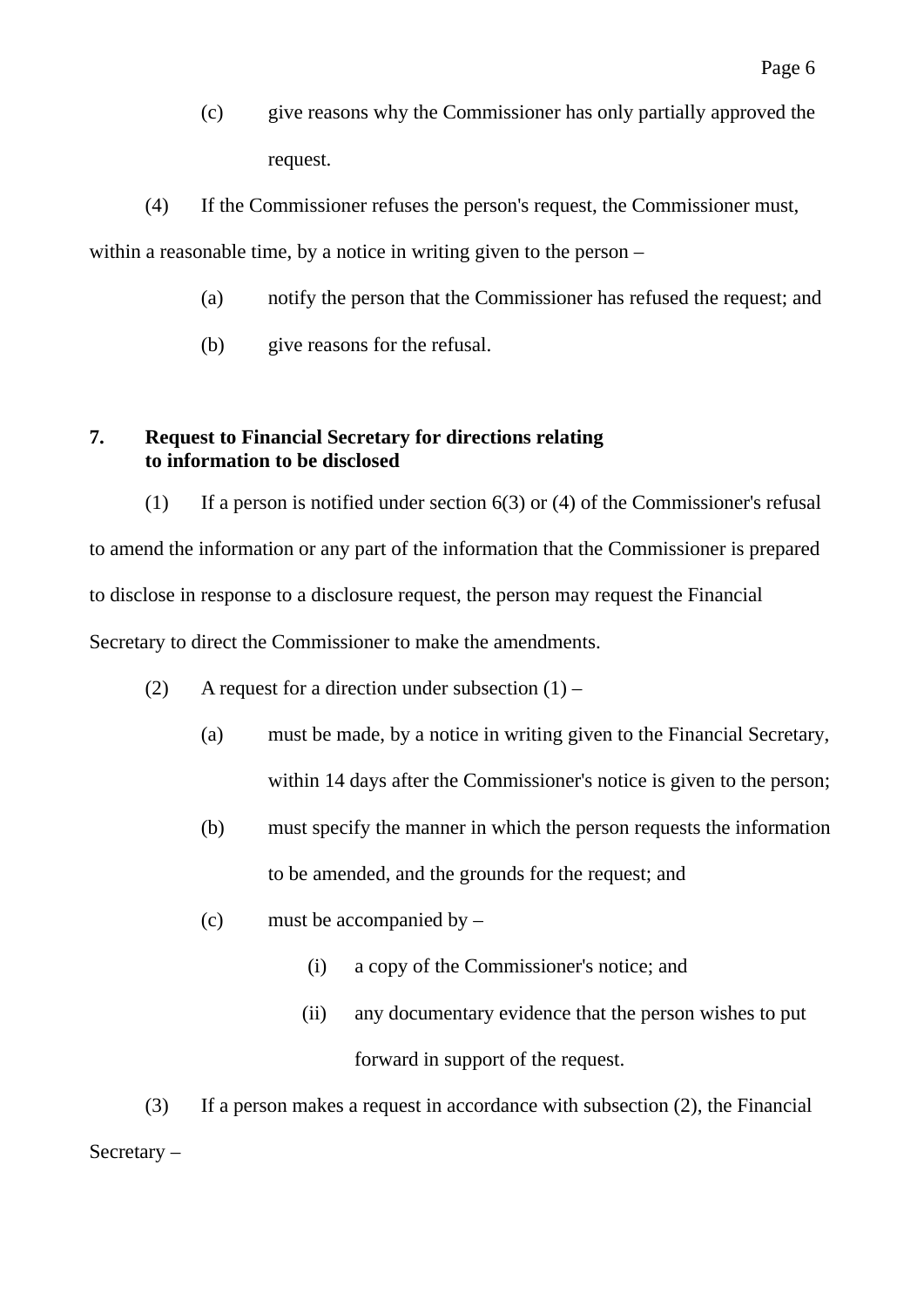- (a) may require the Commissioner to disclose to the Financial Secretary any information relating to the person in the Commissioner's possession, custody or control that the Financial Secretary considers to be relevant for the purpose of determining the person's request; and
- (b) must decide whether to fully approve, partially approve or refuse the person's request.

(4) If the Financial Secretary fully approves the person's request, the Financial Secretary must –

- (a) direct the Commissioner to
	- (i) amend the information to be disclosed to the requesting government in the manner requested; and
	- (ii) provide the person with a copy of the information that has been so amended; and
- (b) within a reasonable time, by a notice in writing given to the person, notify the person that the Financial Secretary has fully approved the request and has given the direction mentioned in paragraph (a).

(5) If the Financial Secretary partially approves the person's request, the Financial Secretary must –

- (a) direct the Commissioner to
	- (i) amend part of the information to be disclosed to the requesting government in the manner requested; and
	- (ii) provide the person with a copy of the information that has been so amended; and
- (b) within a reasonable time, by a notice in writing given to the person –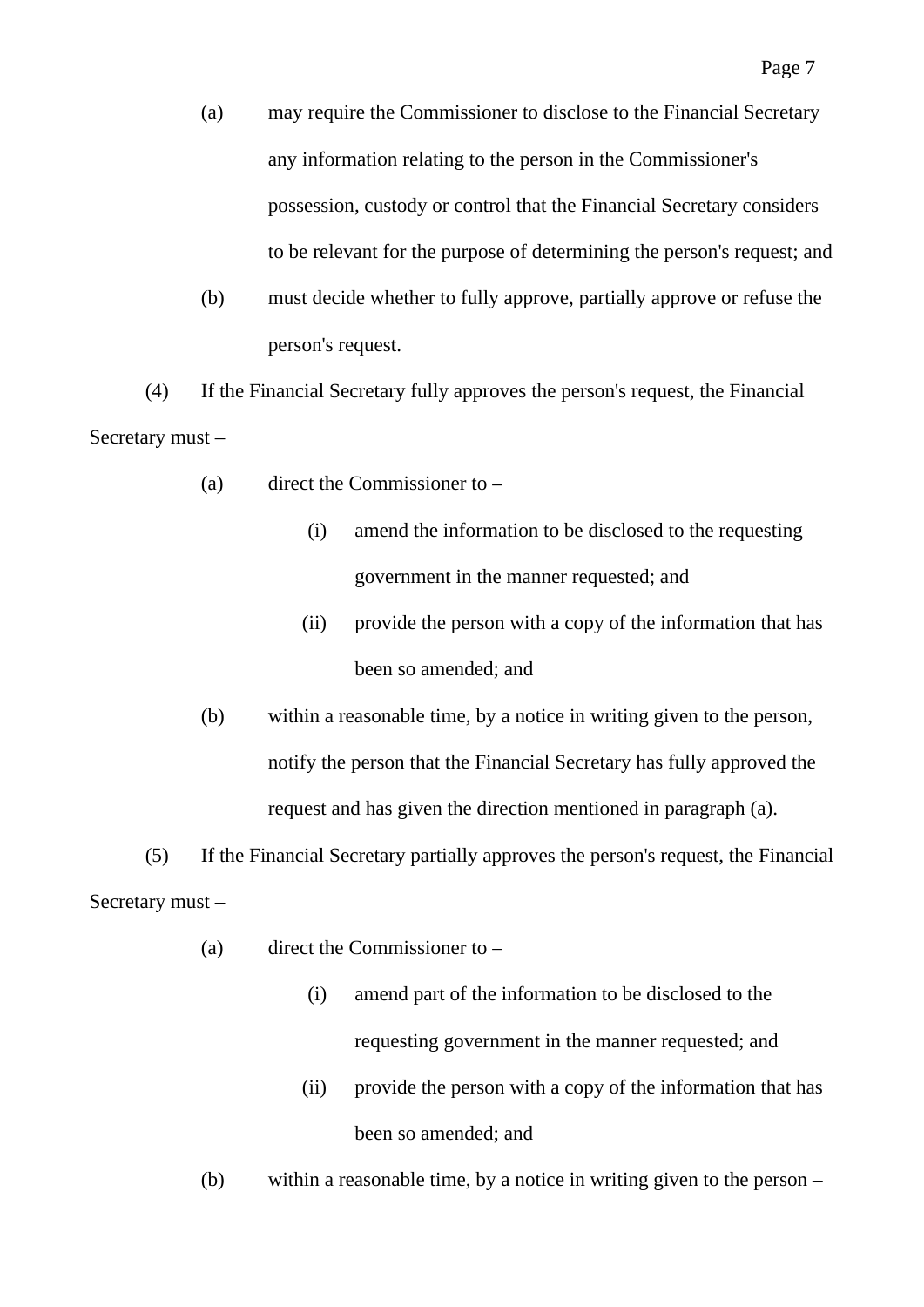- (i) notify the person that the Financial Secretary has partially approved the request and has given the direction mentioned in paragraph (a); and
- (ii) give reasons why the Financial Secretary has only partially approved the request.

(6) If the Financial Secretary refuses the person's request, the Financial Secretary must, within a reasonable time, by a notice in writing given to the person –

- (a) notify the person that the Financial Secretary has refused the request; and
- (b) give reasons for the refusal.
- (7) The Financial Secretary's decision made under this section is final.

# PART 4

# PROVISIONS RELATING TO INFORMATION THAT HAS BEEN DISCLOSED

# **8. Notification at time of disclosure**

(1) If the Commissioner is not required to notify a person who is the subject of a

disclosure request under section  $5(1)$  for the reason given in section  $5(5)(c)$ , the

Commissioner must, at the time when information is disclosed in response to the request, by a notice in writing given to the person –

- (a) notify the person of the nature of the information requested; and
- (b) notify the person that the person may request a copy of the information that the Commissioner has disclosed to the requesting government.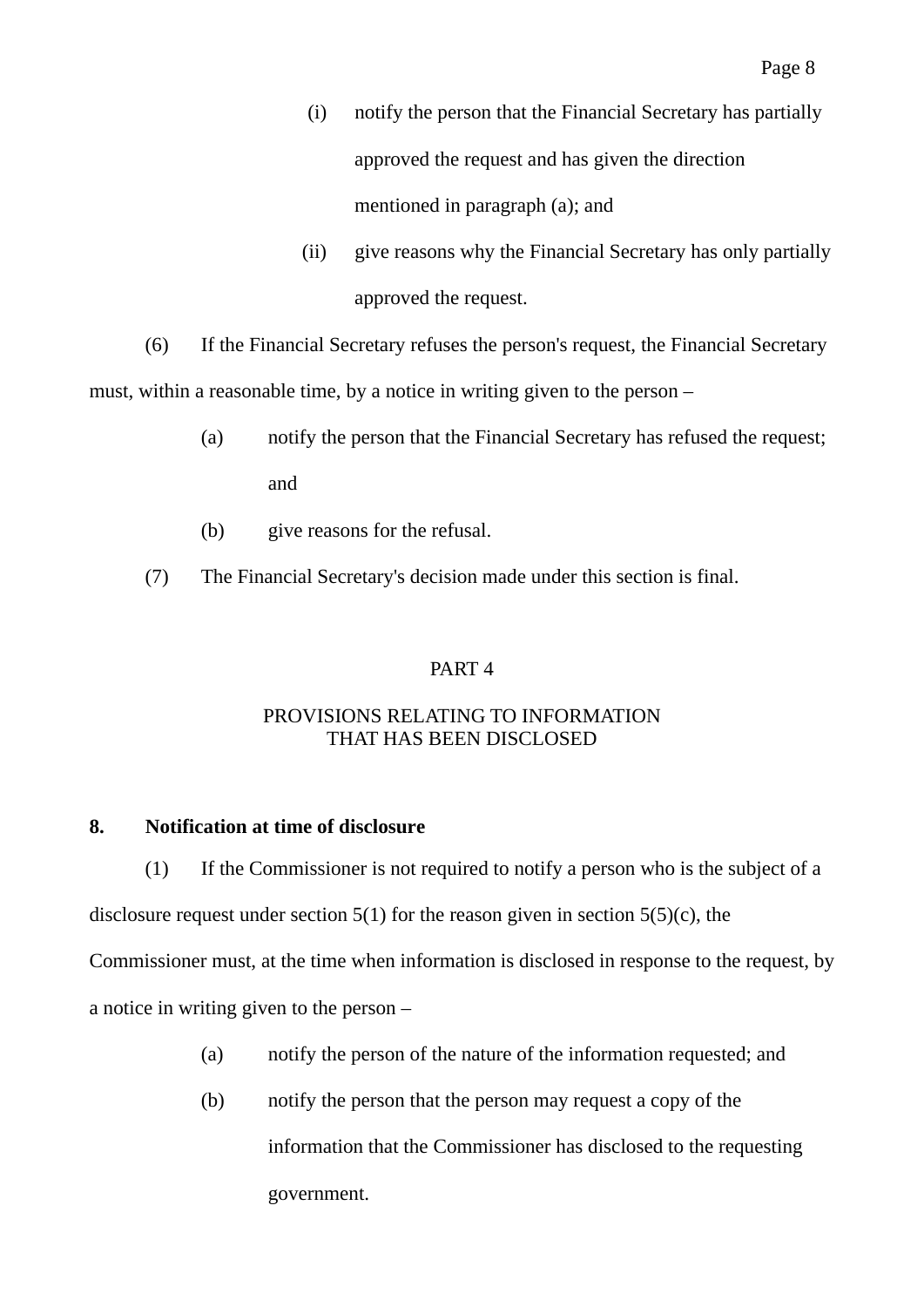(2) A request under subsection (1)(b) must be made, by a notice in writing given to the Commissioner, within 14 days after the notice under subsection (1) is given to the person.

(3) If a person makes a request in accordance with subsection (2), the

Commissioner must, within a reasonable time, by a notice in writing given to the person –

- (a) provide the person with a copy of the information that the Commissioner has disclosed to the requesting government; and
- (b) notify the person that the person may request the Commissioner to amend the information or any part of the information on any of the following grounds –
	- (i) the information or that part of the information does not relate to the person;
	- (ii) the information or that part of the information is factually incorrect.
- (4) A request under subsection  $(3)(b)$ 
	- (a) must be made, by a notice in writing given to the Commissioner, within 21 days after the notice under subsection (3) is given to the person;
	- (b) must specify the manner in which the person requests the information to be amended, and the grounds for the request; and
	- (c) must be accompanied by any documentary evidence that the person wishes to put forward in support of the request.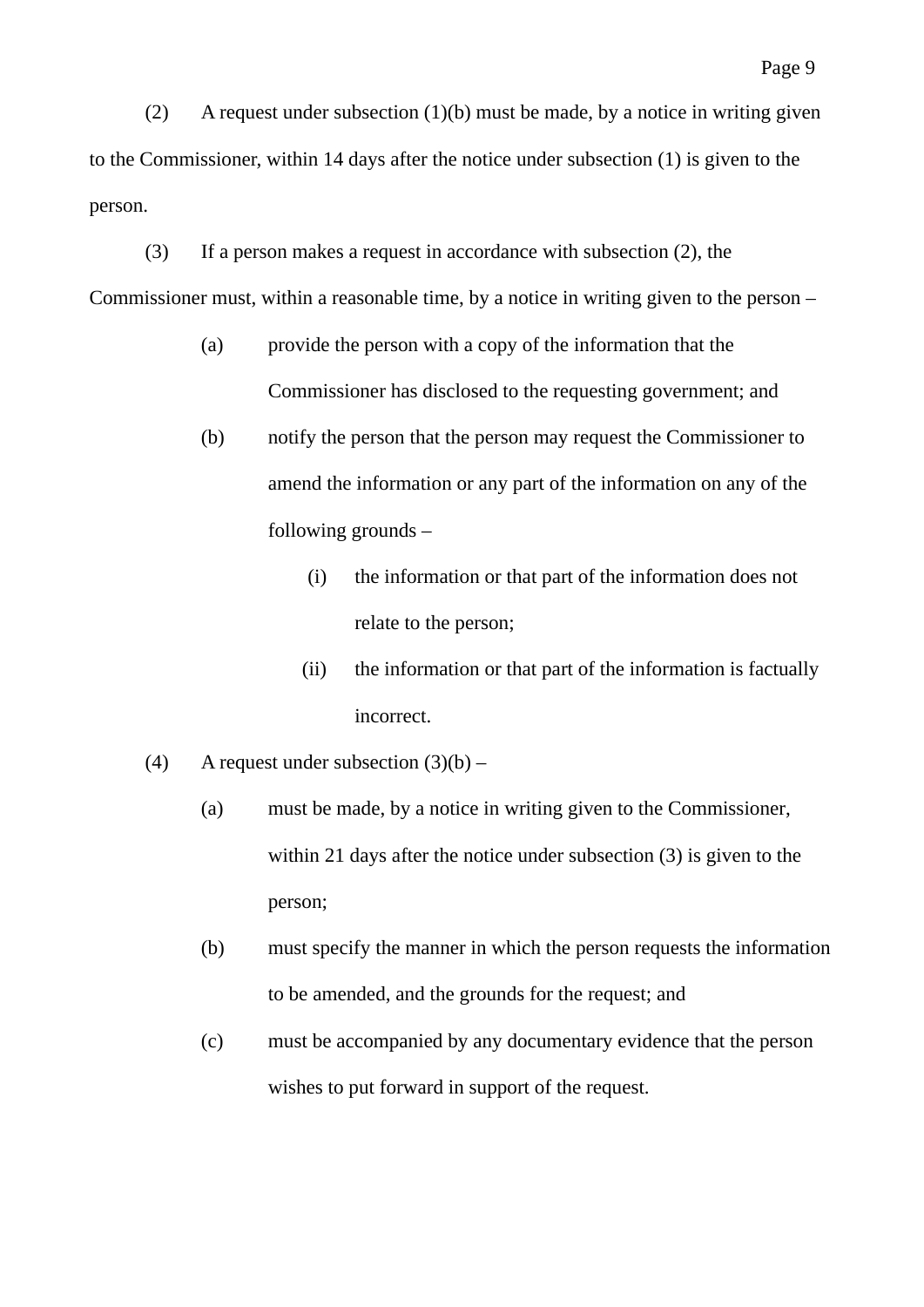### **9. Request to Commissioner for amendments to information that has been disclosed**

(1) If a person makes a request in accordance with section 8(4), the

Commissioner must decide whether to fully approve, partially approve or refuse the person's request.

(2) If the Commissioner fully approves the person's request, the Commissioner must, within a reasonable time, by a notice in writing given to the person –

- (a) notify the person that the Commissioner has fully approved the request and has amended the information in the manner requested; and
- (b) provide the person with a copy of the information that has been so amended.
- (3) If the Commissioner partially approves the person's request, the

Commissioner must, within a reasonable time, by a notice in writing given to the person –

- (a) notify the person that the Commissioner has partially approved the request and has amended part of the information in the manner requested;
- (b) provide the person with a copy of the information that has been so amended; and
- (c) give reasons why the Commissioner has only partially approved the request.

(4) If the Commissioner refuses the person's request, the Commissioner must, within a reasonable time, by a notice in writing given to the person –

(a) notify the person that the Commissioner has refused the request; and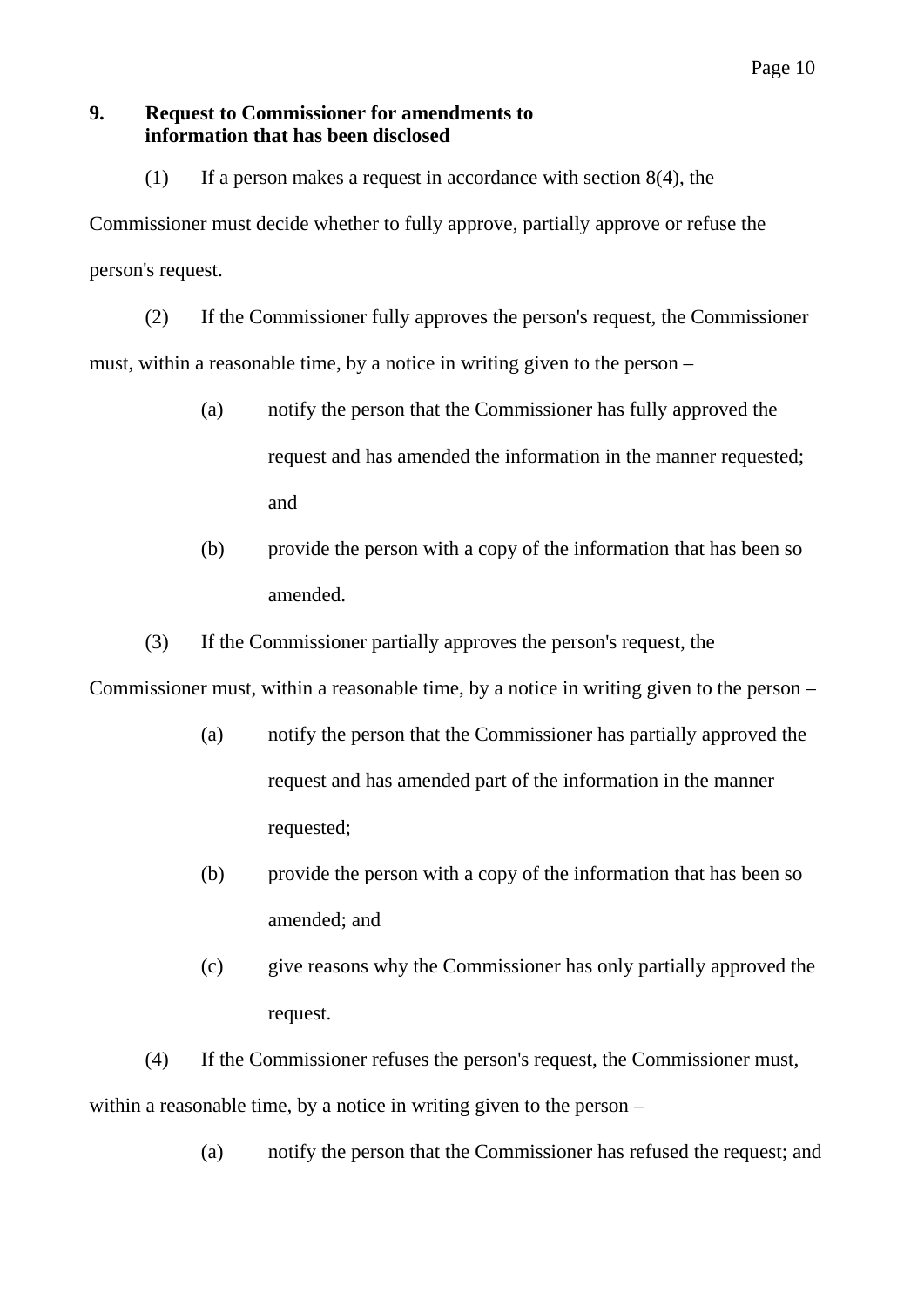(b) give reasons for the refusal.

(5) The Commissioner must, within a reasonable time, disclose any information that has been amended as mentioned in subsection (2) or (3) to the requesting government.

# **10. Request to Financial Secretary for directions relating to information that has been disclosed**

(1) If a person is notified under section  $9(3)$  or (4) of the Commissioner's refusal

to amend the information or any part of the information that the Commissioner has disclosed in response to a disclosure request, the person may request the Financial Secretary to direct the Commissioner to make the amendments.

- (2) A request for a direction under subsection  $(1)$ 
	- (a) must be made, by a notice in writing given to the Financial Secretary, within 14 days after the Commissioner's notice is given to the person;
	- (b) must specify the manner in which the person requests the information to be amended, and the grounds for the request; and
	- (c) must be accompanied by
		- (i) a copy of the Commissioner's notice; and
		- (ii) any documentary evidence that the person wishes to put forward in support of the request.

(3) If a person makes a request in accordance with subsection (2), the Financial Secretary –

> (a) may require the Commissioner to disclose to the Financial Secretary any information relating to the person in the Commissioner's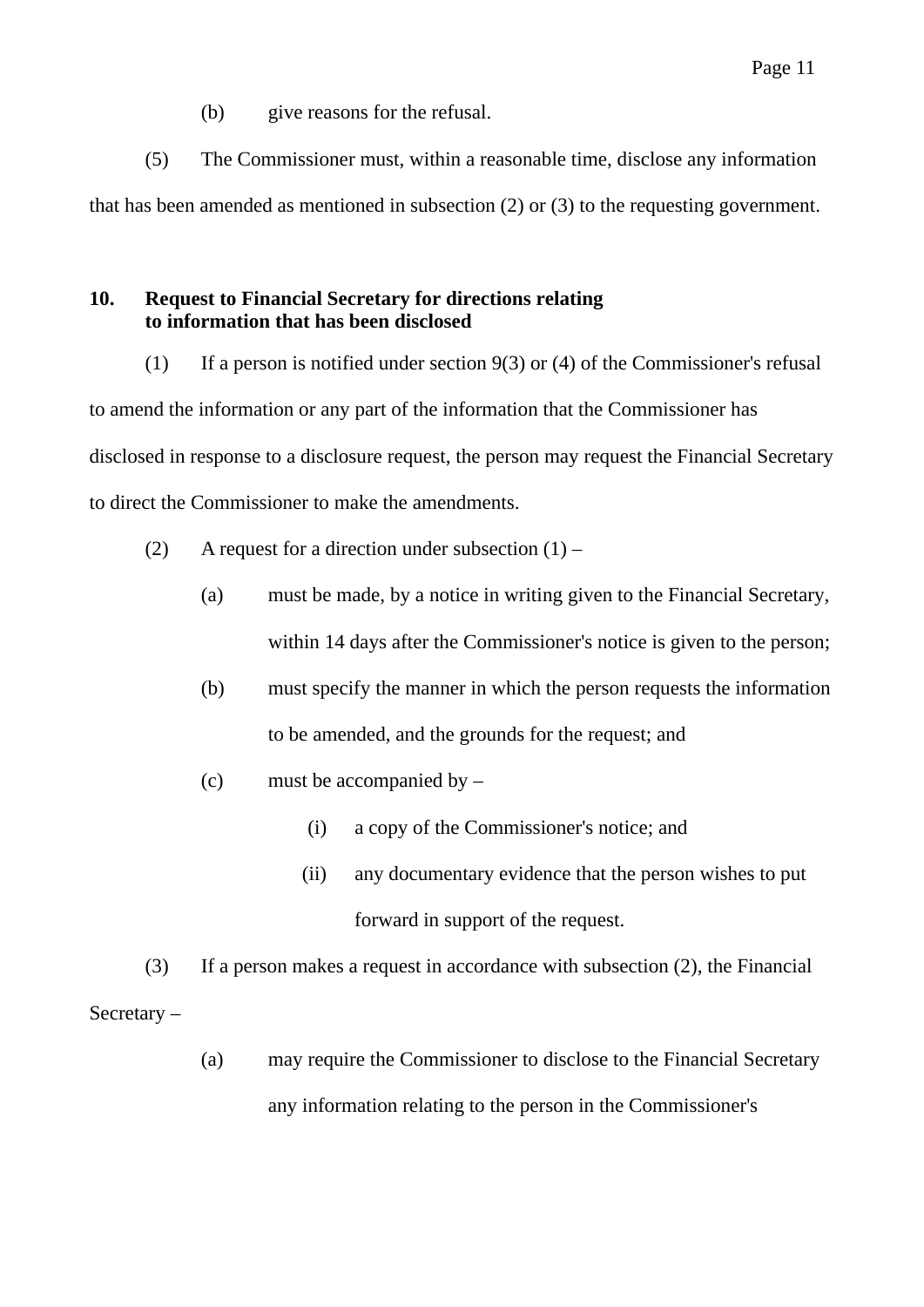possession, custody or control that the Financial Secretary considers to be relevant for the purpose of determining the person's request; and

(b) must decide whether to fully approve, partially approve or refuse the person's request.

(4) If the Financial Secretary fully approves the person's request, the Financial Secretary must –

- (a) direct the Commissioner to
	- (i) amend the information that has been disclosed to the requesting government in the manner requested; and
	- (ii) provide the person with a copy of the information that has been so amended; and
- (b) within a reasonable time, by a notice in writing given to the person, notify the person that the Financial Secretary has fully approved the request and has given the direction mentioned in paragraph (a).

(5) If the Financial Secretary partially approves the person's request, the Financial Secretary must –

- (a) direct the Commissioner to
	- (i) amend part of the information that has been disclosed to the requesting government in the manner requested; and
	- (ii) provide the person with a copy of the information that has been so amended; and
- (b) within a reasonable time, by a notice in writing given to the person
	- (i) notify the person that the Financial Secretary has partially approved the request and has given the direction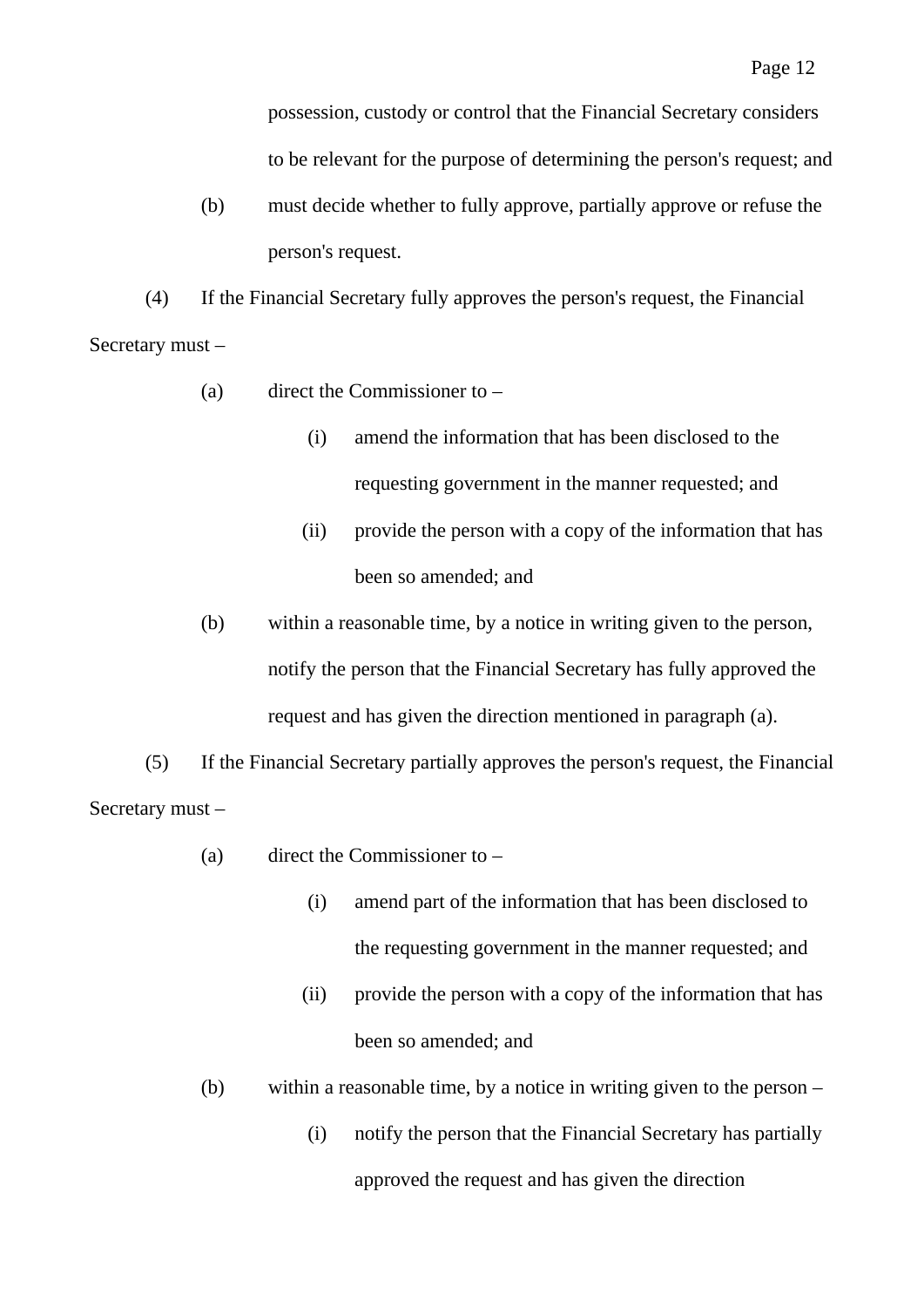mentioned in paragraph (a); and

 (ii) give reasons why the Financial Secretary has only partially approved the request.

(6) If the Financial Secretary refuses the person's request, the Financial Secretary must, within a reasonable time, by a notice in writing given to the person –

- (a) notify the person that the Financial Secretary has refused the request; and
- (b) give reasons for the refusal.
- (7) The Financial Secretary's decision made under this section is final.

(8) The Commissioner must, within a reasonable time, disclose any information that has been amended as directed under subsection  $(4)(a)(i)$  or  $(5)(a)(i)$  to the requesting government.

# PART 5

### GENERAL

# **11. Manner of giving notice to Commissioner or Financial Secretary**

(1) Any notice required to be given to the Commissioner under these Rules may be given by sending the notice by post, or delivering it, to the Commissioner.

(2) Any notice required to be given to the Financial Secretary under these Rules may be given by sending the notice by post, or delivering it, to the Financial Secretary.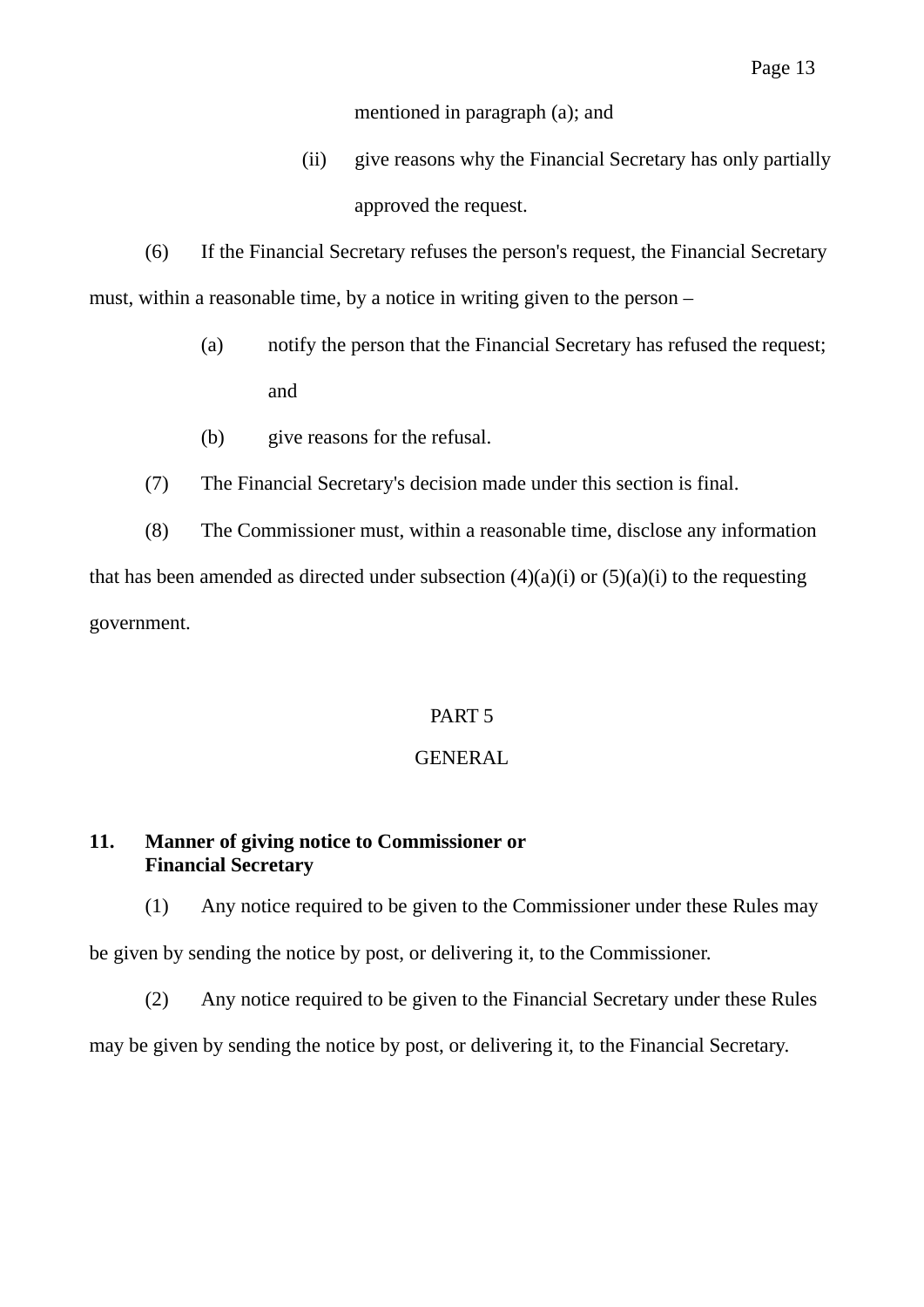# SCHEDULE [s. 3]

# PARTICULARS TO BE CONTAINED IN DISCLOSURE REQUEST

- 1. The identity of the person or authority that makes the disclosure request ("competent authority").
- 2. The purpose of the disclosure request and the tax type concerned.
- 3. The identity of the person who is the subject of the disclosure request.
- 4. A statement on the information requested, including
	- (a) the nature of the information;
	- (b) the relevance of the information to the purpose of the disclosure request; and
	- (c) the form in which the competent authority wishes to receive the information from the Commissioner.
- 5. The ground for believing that the information requested is held by the Commissioner or is in the possession of a person in Hong Kong.
- 6. The name and address of any person believed to have possession of the information requested.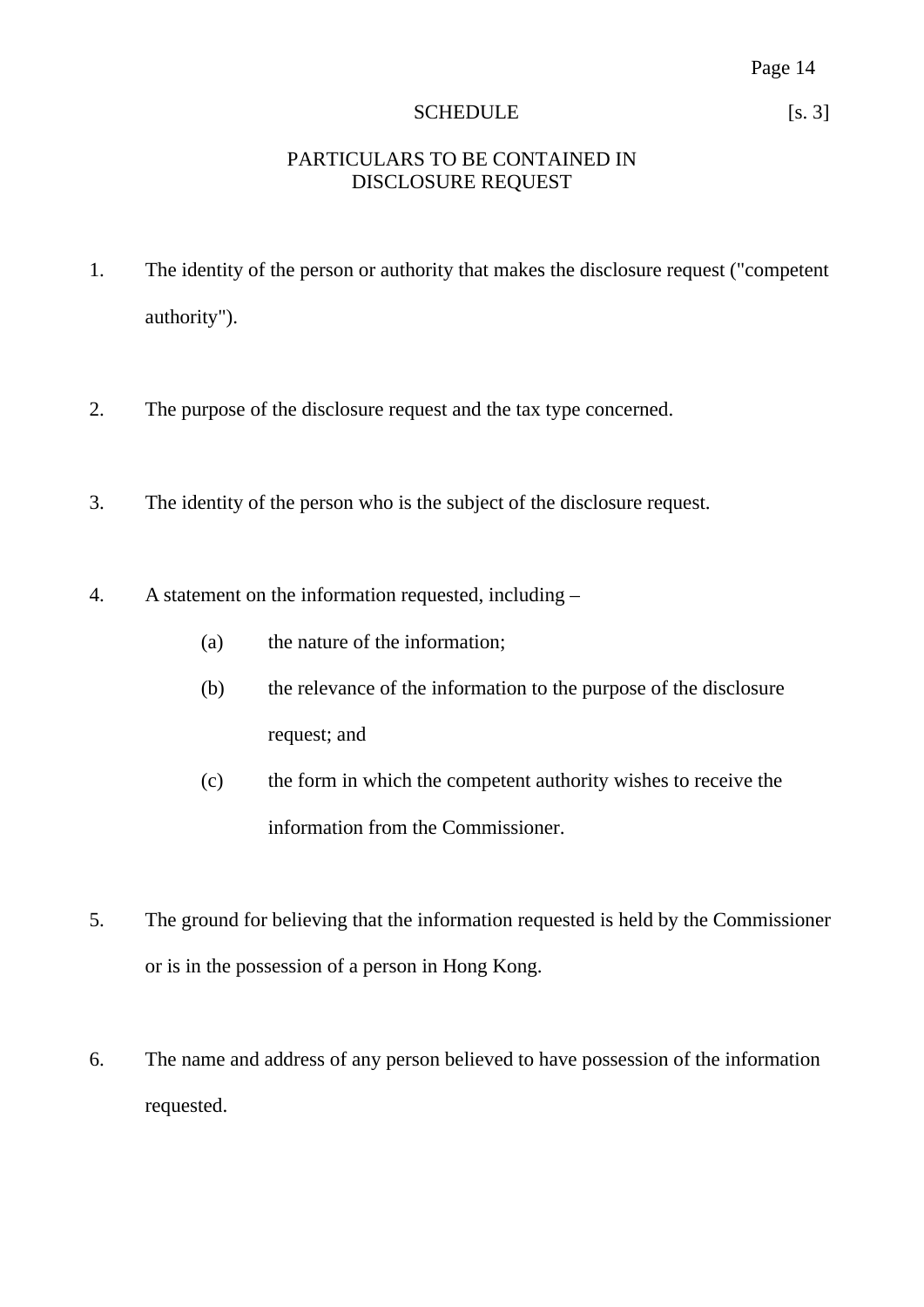- 7. A statement that
	- (a) the disclosure request complies with the laws and administrative practices of the requesting government's territory;
	- (b) the competent authority is able to obtain the information under the laws of the requesting government's territory or in the normal course of the administrative practices of the requesting government's territory; and
	- (c) the disclosure request complies with the relevant arrangements.
- 8. A statement that the requesting government has pursued all means available in its territory to obtain the information, including getting the information directly from the person who is the subject of the disclosure request.
- 9. The tax period for which information is requested.
- 10. The period within which the competent authority wishes the disclosure request to be met.
- 11. If applicable, a statement
	- (a) confirming that the competent authority is of the opinion that notification to the person who is the subject of the disclosure request is likely to undermine the chance of success of the investigation in relation to which the request is made; and
	- (b) giving reasons for the opinion.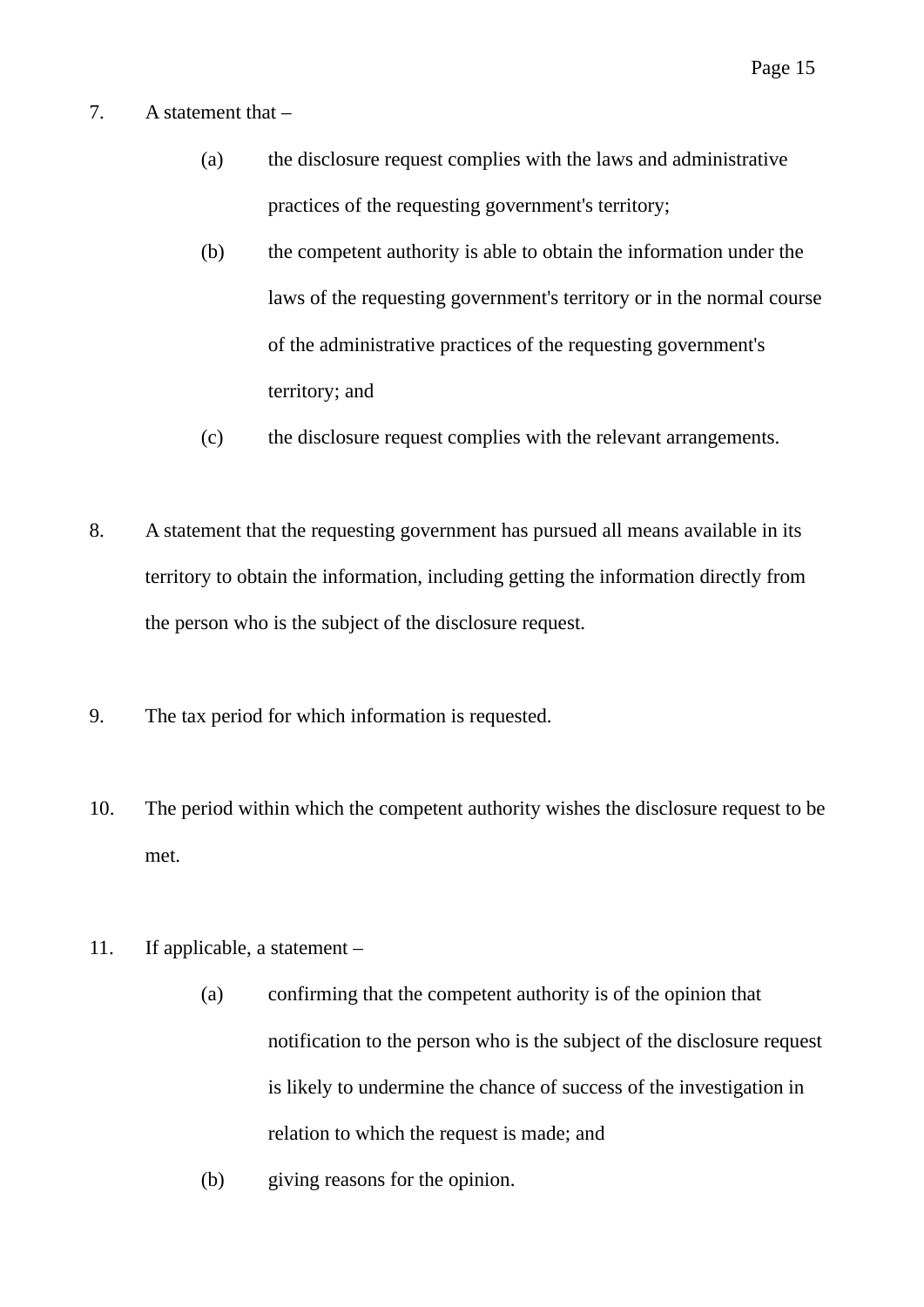- 12. If applicable, a statement
	- (a) confirming that the competent authority is of the opinion that prior notification to the person who is the subject of the disclosure request is likely to frustrate the timely enforcement of the tax laws of the requesting government's territory; and
	- (b) giving reasons for the opinion.

Clerk to the Executive Council

#### COUNCIL CHAMBER

26 January 2010

#### **Explanatory Note**

These Rules are made by the Chief Executive in Council under section 49 of the Inland Revenue Ordinance (Cap. 112) ("the Ordinance") for carrying out the provisions of any arrangements having effect under that section.

2. The Rules contain 5 Parts and a Schedule.

#### Part 1

3. Part 1 (sections 1 and 2) contains preliminary provisions.

4. Section 1 provides that the Rules come into operation on the day appointed for the commencement of the Inland Revenue (Amendment) Ordinance 2010 (1 of 2010) (except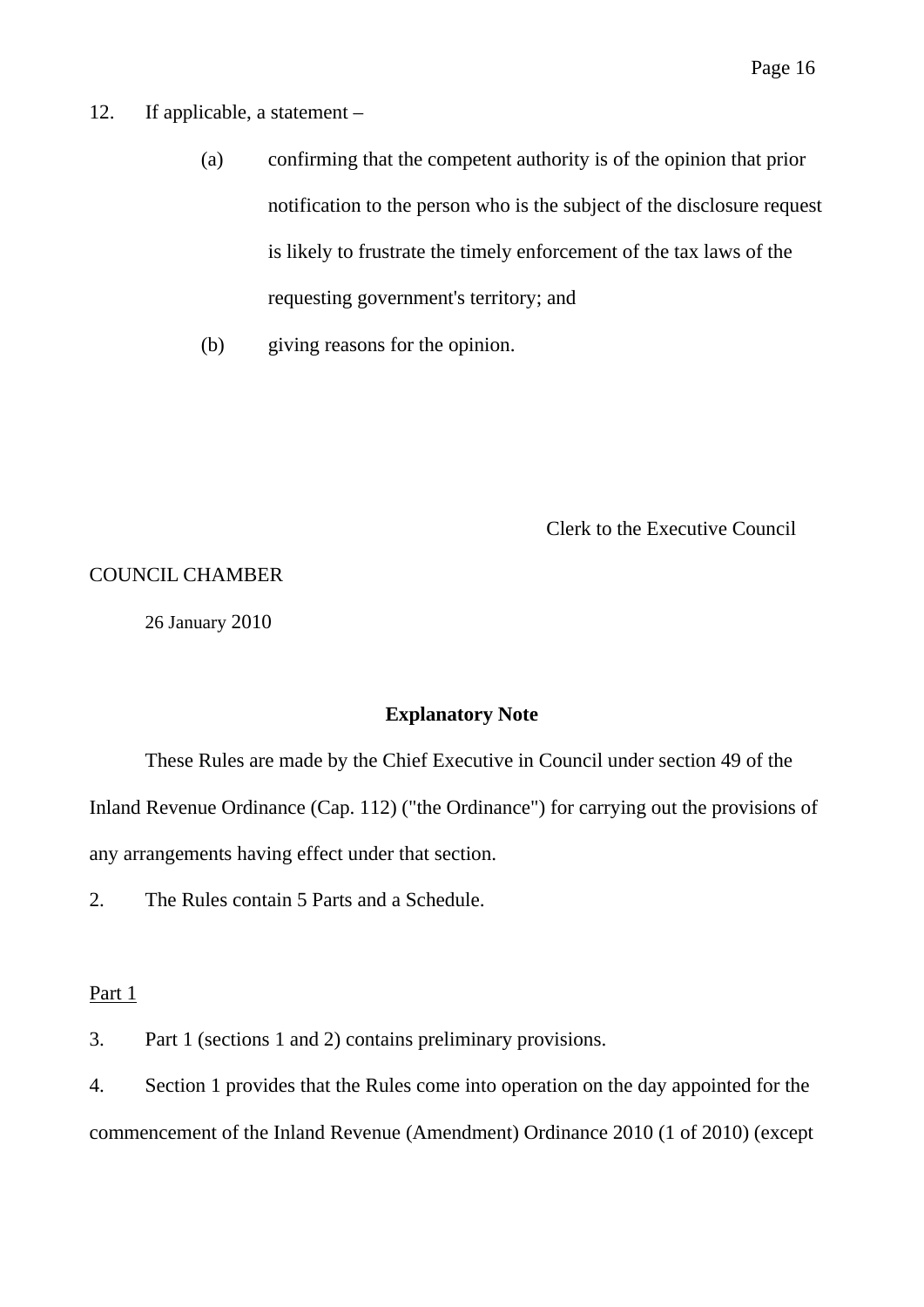sections 1, 2 and 3(4) of that Ordinance). The Inland Revenue (Amendment) Ordinance 2010 (1 of 2010) contains, among others, amendments to section 49 of the Ordinance.

5. Section 2 defines the terms used in the Rules.

# Part 2

6. Part 2 (sections 3 and 4) contains provisions relating to a disclosure request.

7. Section  $3 -$ 

- (a) provides that a disclosure request may be approved only by the Commissioner of Inland Revenue, or an authorized directorate officer in the Inland Revenue Department, personally; and
- (b) sets out the criteria to be applied in making the decision.

8. Section 4 requires that the Commissioner of Inland Revenue must not disclose any information in response to a disclosure request if the information relates to any period before the relevant arrangements came into operation.

# Part 3

9. Part 3 (sections 5 to 7) contains provisions relating to information to be disclosed in response to a disclosure request.

10. Sections 5 and  $6 -$ 

(a) require that, unless exceptional circumstances exist, the Commissioner of Inland Revenue must notify the person who is the subject of a disclosure request before any information is disclosed in response to the request; and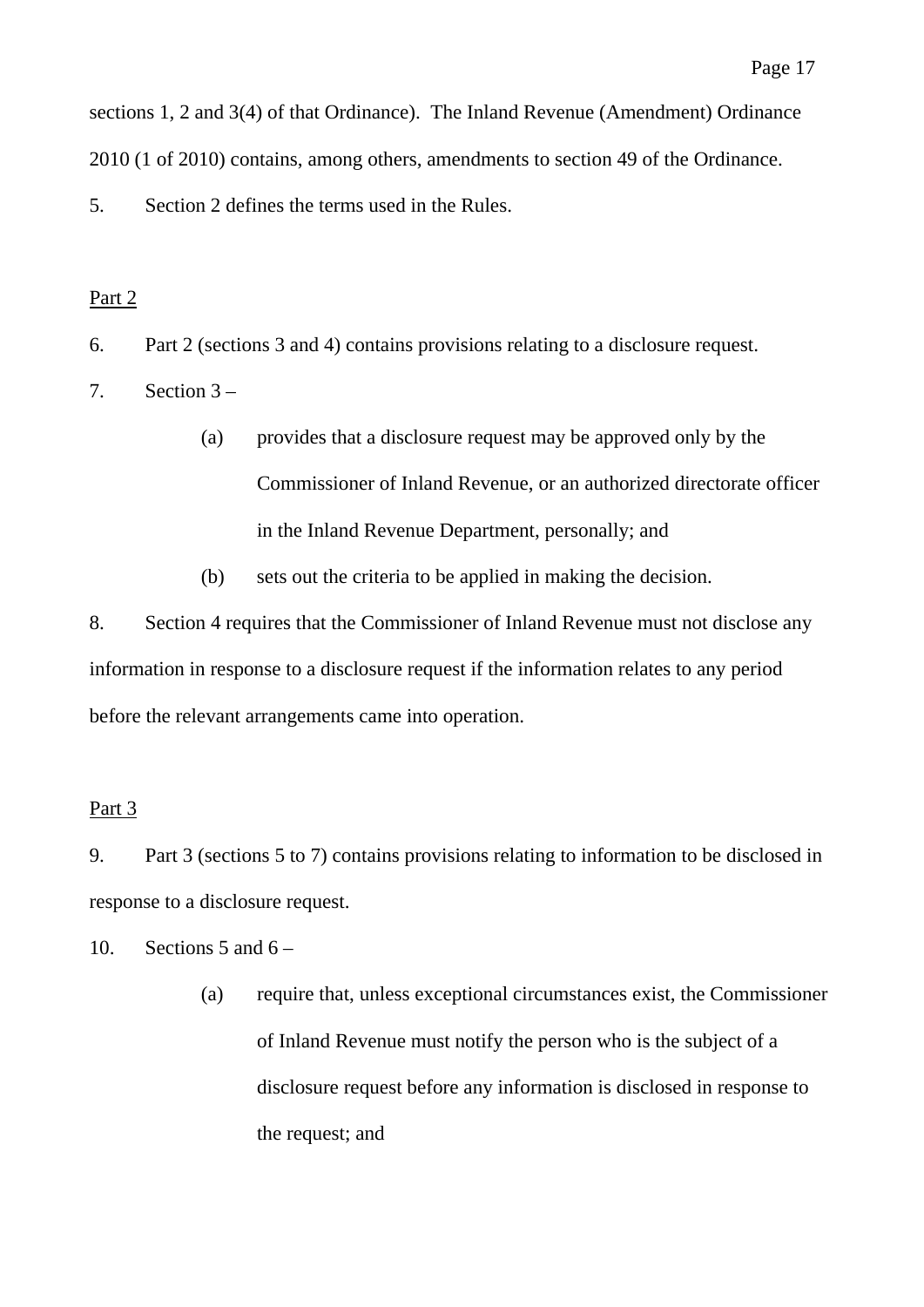(b) set out the procedures to be observed if that person requests the Commissioner for a copy of the information or requests the Commissioner to amend any part of the information.

# 11. Section 7 –

- (a) provides that if the Commissioner of Inland Revenue refuses the request of the person who is the subject of a disclosure request to amend any part of the information that the Commissioner is prepared to disclose in response to the disclosure request, that person may request the Financial Secretary to direct the Commissioner to make the amendments; and
- (b) sets out the procedures to be observed if that person requests the Financial Secretary to give the direction.

# Part 4

12. Part 4 (sections 8 to 10) contains provisions relating to information that has been disclosed in response to a disclosure request.

13. Sections 8 and 9 –

(a) require that if the Commissioner of Inland Revenue does not notify a person who is the subject of a disclosure request under section 5(1) for the reason given in section  $5(5)(c)$ , the Commissioner must notify the person at the time when information is disclosed in response to the request; and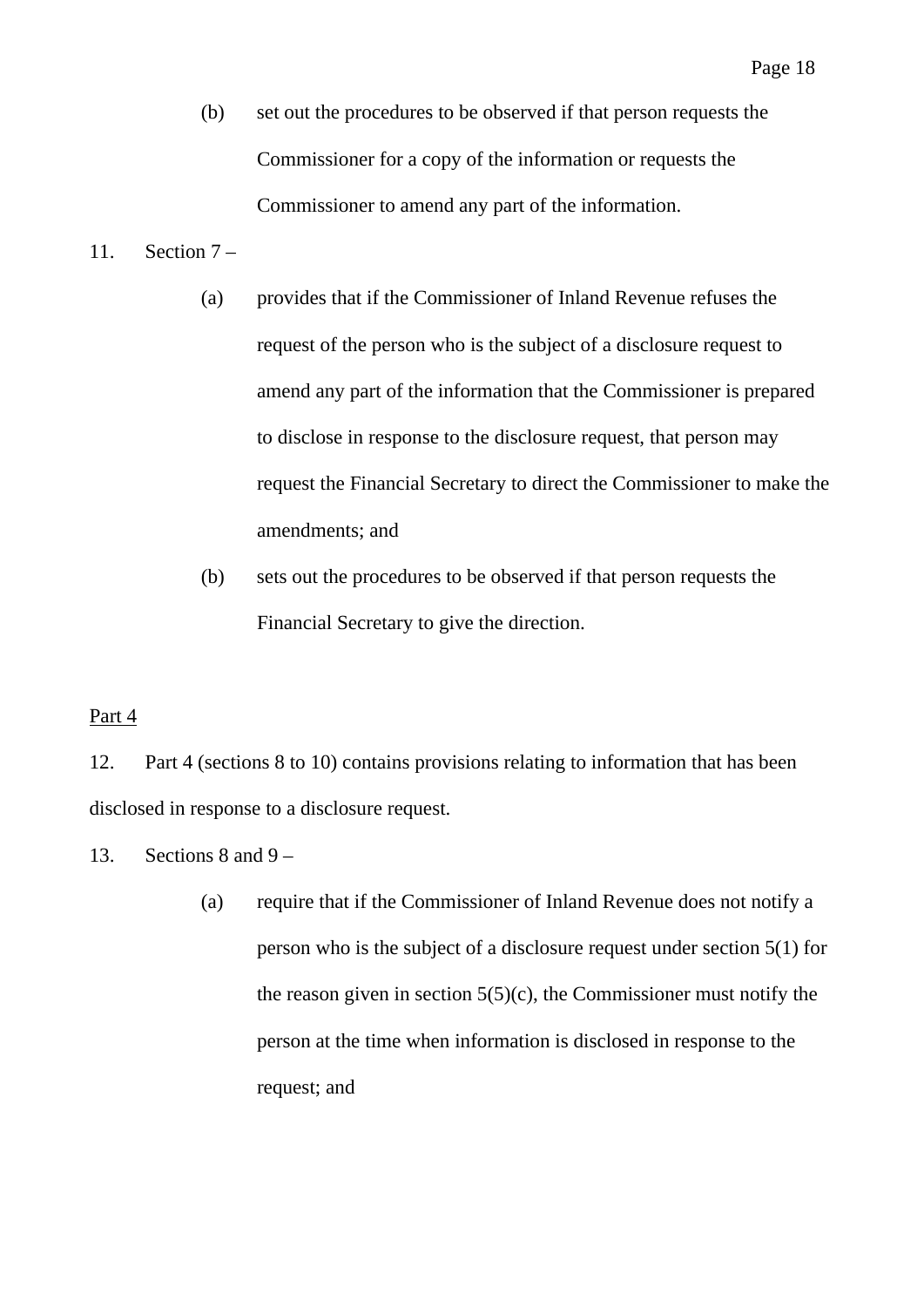(b) set out the procedures to be observed if that person requests the Commissioner for a copy of the information or requests the Commissioner to amend any part of the information.

# 14. Section  $10 -$

- (a) provides that if the Commissioner of Inland Revenue refuses the request of the person who is the subject of a disclosure request to amend any part of the information that the Commissioner has disclosed in response to the disclosure request, that person may request the Financial Secretary to direct the Commissioner to make the amendments; and
- (b) sets out the procedures to be observed if that person requests the Financial Secretary to give the direction.

# Part 5

15. Section 11 provides for how a notice required by the Rules may be given to the Commissioner of Inland Revenue or the Financial Secretary.

# **Schedule**

16. The Schedule sets out the particulars to be contained in a disclosure request.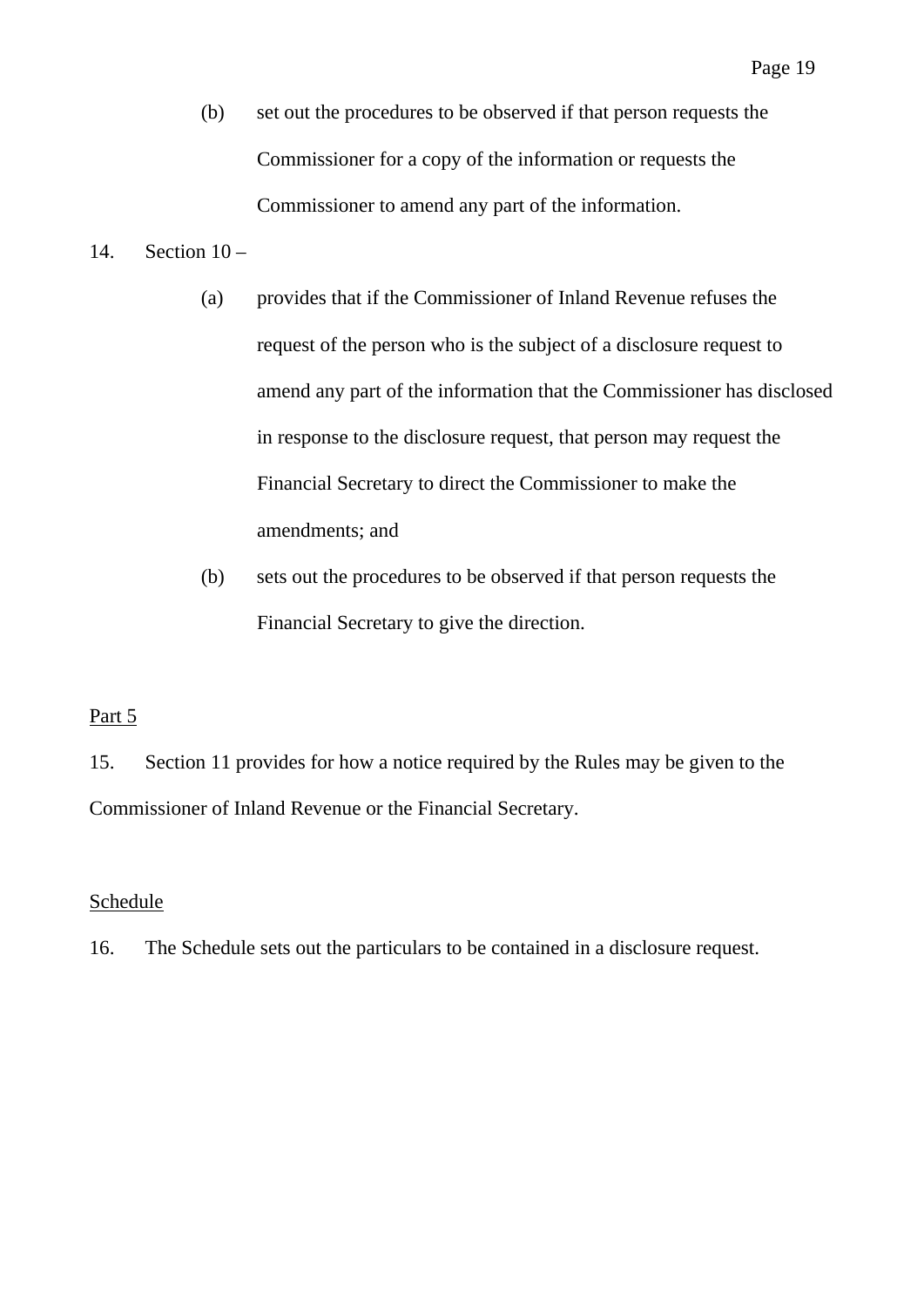# **(Translation) Inland Revenue Ordinance (Cap. 112) - Inland Revenue (Disclosure of Information) Rules**

# **Speech by the Secretary for Financial Services and the Treasury on the Resolution at the Legislative Council meeting on 3 March 2010**

President,

 I move that the motion, as printed on the Agenda under my name, on the resolution to make the Inland Revenue (Disclosure of Information) Rules be passed by this Council.

2. The Legislative Council (LegCo) passed the Inland Revenue (Amendment) (No. 3) Bill 2009 on 6 January this year, which enables the Inland Revenue Department (IRD) to collect and transfer a person's information as legitimately requested by our comprehensive avoidance of double taxation agreement (CDTA) partners, even if IRD has no domestic tax interest in such information. The amendment ordinance enables Hong Kong to adopt the latest international standard for exchange of information (EoI) in CDTAs. This helps to expand our CDTA network and enhance our tax transparency. LegCo members and the business and professional sectors supported the change in general, but requested the Government to provide safeguards in addition to those provided in individual CDTAs to protect taxpayers' privacy and confidentiality of the information exchanged. In response to these suggestions, the Chief Executive in Council has made the Inland Revenue (Disclosure of Information) Rules pursuant to the Inland Revenue Ordinance.

3. We presented the major provisions of the draft Rules to the Bills Committee during the scrutiny of the amendment bill. The business and professional sectors were also given opportunities to express their views on these provisions. Both Members of the Bills Committee and the stakeholders supported the Rules. We have taken into account their suggestions when finalising the Rules.

- 4. Key provisions of the Rules are as follows
	- (a) the decision on whether to accede to an EoI request has to be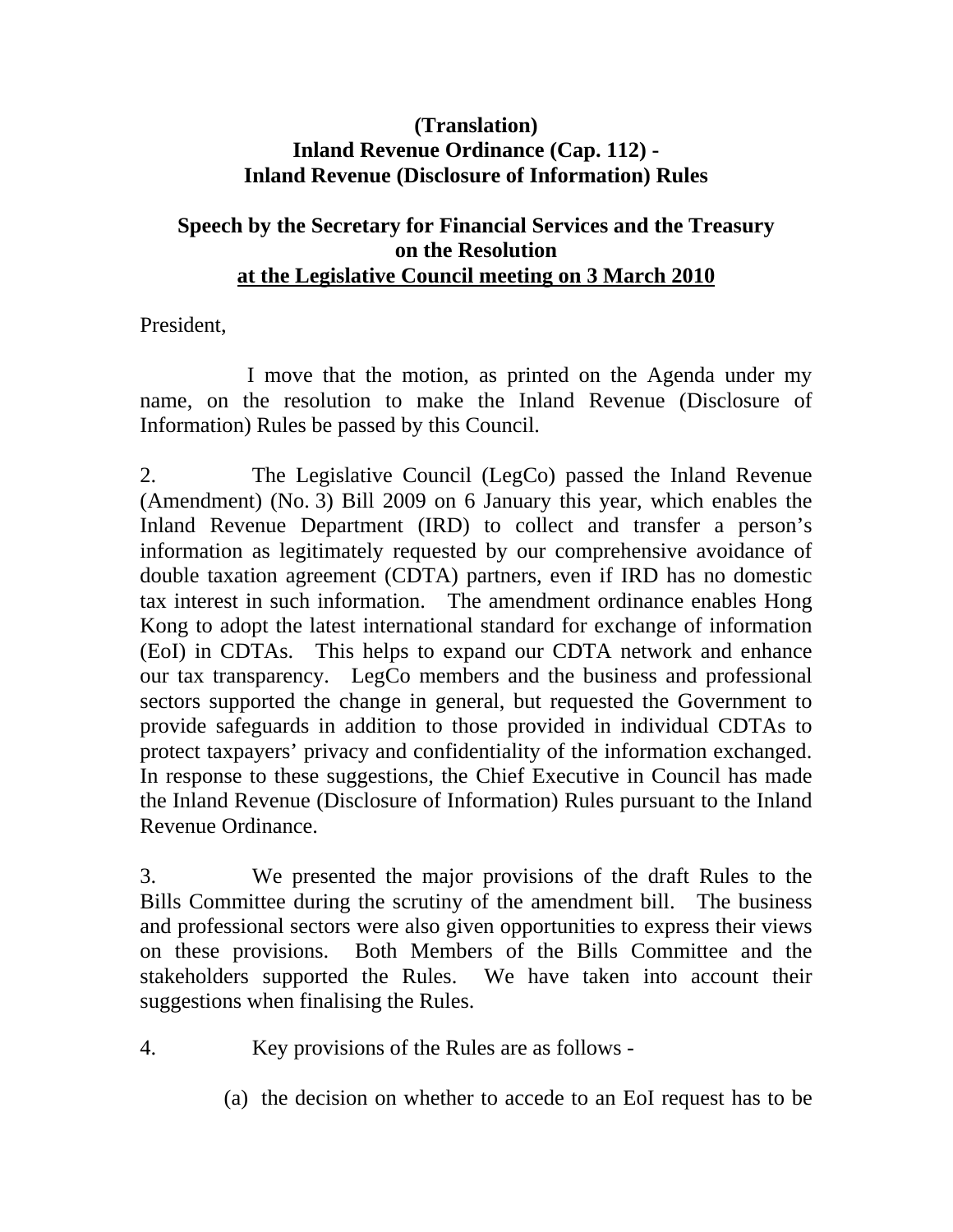made by a directorate officer of the IRD in accordance to specified criteria;

- (b) a mechanism to notify taxpayers before the information is exchanged;
- (c) a system that enables taxpayers to request a review on the factual accuracy of the information by the Commissioner of Inland Revenue and the Financial Secretary;

The Secretary for Financial Services and the Treasury has pointed out in his speech for the resumption of second reading debate of the amendment bill that the notification and review system was not found in most countries and was additional protection we formulated in response to public concerns. In response to the suggestion of the Bills Committee, we have also undertaken that the Government will report the effectiveness of the notification and review system to the Panel on Financial Affairs within 18 months of its implementation;

- (d) the Rules stipulate that the EoI should not have retrospective effect. Any information that relates to a period before the relevant CDTA comes into operation shall not be disclosed; and
- (e) to ensure that the EoI requests are foreseeably relevant in order to prevent fishing expeditions, the Rules set out the particulars that individual EoI request should contain.

5. In response to the suggestion of the Bills Committee, we will arrange major provisions of the amendment ordinance and the Rules to commence at the same time. Meanwhile, we have started more CDTA negotiations with other countries and these negotiations have achieved good progress. Upon the commencement of the new law, we will sign as soon as possible several CDTAs with the latest standard on EoI. We will also conduct negotiations with other countries at full speed, aiming to make significant progress. I invite Members to support this resolution and approve the making of the Inland Revenue (Disclosure of Information) Rules.